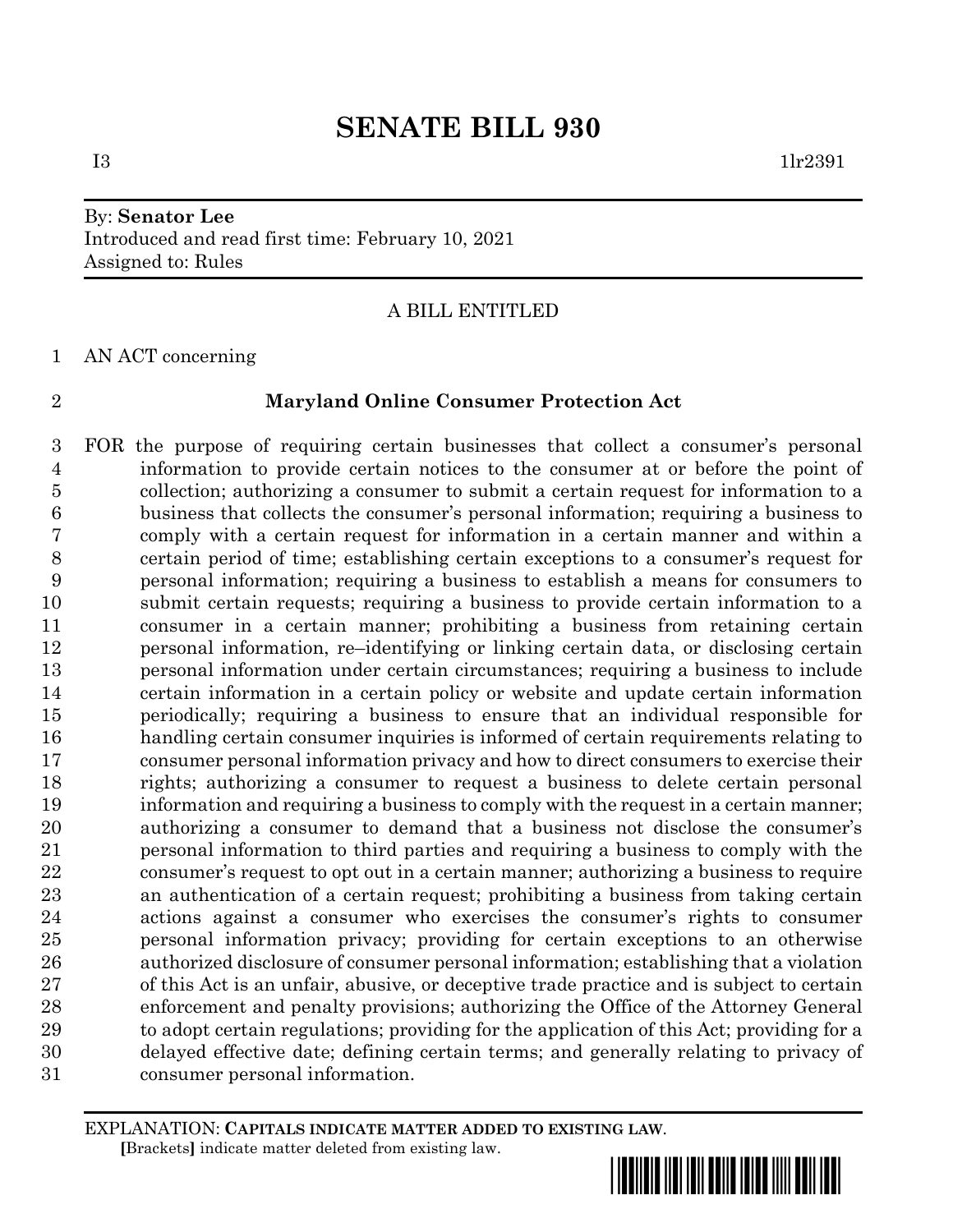| $\mathbf{1}$   | BY adding to                                                                       |
|----------------|------------------------------------------------------------------------------------|
| $\overline{2}$ | Article – Commercial Law                                                           |
| 3              | Section 14–4301 through 14–4314 to be under the new subtitle "Subtitle 43.         |
| 4              | Consumer Personal Information Privacy"                                             |
| 5              | Annotated Code of Maryland                                                         |
| 6              | (2013 Replacement Volume and 2020 Supplement)                                      |
| 7              | SECTION 1. BE IT ENACTED BY THE GENERAL ASSEMBLY OF MARYLAND,                      |
| 8              | That the Laws of Maryland read as follows:                                         |
| 9              | <b>Article - Commercial Law</b>                                                    |
| 10             | <b>SUBTITLE 43. CONSUMER PERSONAL INFORMATION PRIVACY.</b>                         |
| 11             | $14 - 4301.$                                                                       |
| 12             | IN THIS SUBTITLE THE FOLLOWING WORDS HAVE THE MEANINGS<br>(A)                      |
| 13             | INDICATED.                                                                         |
|                |                                                                                    |
| 14             | "AGGREGATE CONSUMER INFORMATION" MEANS INFORMATION<br>(B)<br>(1)                   |
| 15             | THAT RELATES TO A GROUP OR CATEGORY OF CONSUMERS, FROM WHICH                       |
| 16             | INDIVIDUAL CONSUMER IDENTITIES HAVE BEEN REMOVED, THAT IS NOT LINKED OR            |
| 17             | REASONABLY LINKABLE TO ANY CONSUMER, INCLUDING THROUGH A DEVICE.                   |
| 18             | "AGGREGATE CONSUMER INFORMATION" DOES NOT INCLUDE AN<br>(2)                        |
| 19             | INDIVIDUAL CONSUMER RECORD THAT HAS BEEN DE-IDENTIFIED.                            |
| $20\,$         | "BIOMETRIC INFORMATION"<br><b>INDIVIDUAL'S</b><br>(C)<br>(1)<br><b>MEANS</b><br>AN |
| $21\,$         | PHYSIOLOGICAL, BIOLOGICAL, OR BEHAVIORAL CHARACTERISTICS, INCLUDING AN             |
| $22\,$         | INDIVIDUAL'S DNA, THAT CAN BE USED, ALONE OR IN COMBINATION WITH EACH              |
| $23\,$         | OTHER OR WITH OTHER IDENTIFYING DATA, TO ESTABLISH INDIVIDUAL IDENTITY.            |
|                |                                                                                    |
| 24             | "BIOMETRIC INFORMATION" INCLUDES:<br>(2)                                           |
| 25             | (I)<br>IMAGERY OF THE IRIS, RETINA, FINGERPRINT, FACE, HAND,                       |
| 26             | PALM, AND VEIN PATTERNS, AND VOICE RECORDINGS FROM WHICH AN IDENTIFIER             |
| $27\,$         | TEMPLATE, SUCH AS A FACE PRINT, A MINUTIAE TEMPLATE, OR A VOICEPRINT, CAN          |
| 28             | BE EXTRACTED; AND                                                                  |
|                |                                                                                    |
| 29             | (II)<br>KEYSTROKE PATTERNS OR RHYTHMS, GAIT PATTERNS OR                            |
| 30             | RHYTHMS, AND SLEEP, HEALTH, OR EXERCISE DATA THAT CONTAIN IDENTIFYING              |
| 31             | <b>INFORMATION.</b>                                                                |
|                |                                                                                    |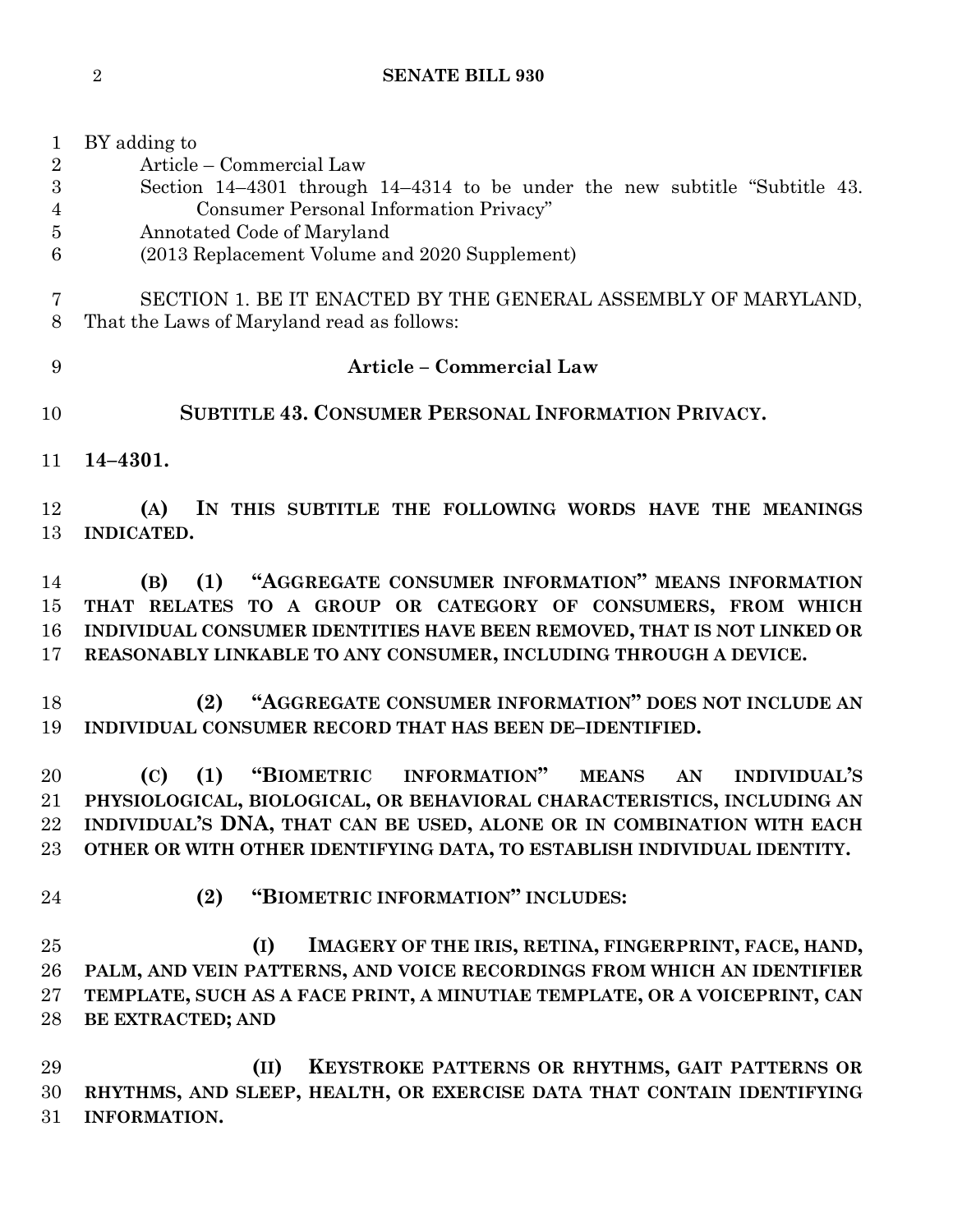**(D) "BUSINESS" MEANS: (1) A SOLE PROPRIETORSHIP, A PARTNERSHIP, A LIMITED LIABILITY COMPANY, A CORPORATION, AN ASSOCIATION, OR ANY OTHER LEGAL ENTITY THAT: (I) IS ORGANIZED OR OPERATED FOR THE PROFIT OR FINANCIAL BENEFIT OF ITS OWNERS; (II) COLLECTS THE PERSONAL INFORMATION OF AN INDIVIDUAL OR CONSUMER; AND (III) SATISFIES ONE OR MORE OF THE FOLLOWING THRESHOLDS: 1. HAS ANNUAL GROSS REVENUES IN EXCESS OF \$25,000,000; 2. ANNUALLY BUYS, RECEIVES FOR THE BUSINESS'S COMMERCIAL PURPOSES, SELLS, OR SHARES FOR COMMERCIAL PURPOSES, ALONE OR IN COMBINATION, THE PERSONAL INFORMATION OF 100,000 OR MORE CONSUMERS, HOUSEHOLDS, OR DEVICES; OR 3. DERIVES AT LEAST ONE–HALF OF ITS ANNUAL REVENUES FROM SELLING CONSUMERS' PERSONAL INFORMATION; OR (2) ANY ENTITY THAT: (I) CONTROLS OR IS CONTROLLED BY A BUSINESS UNDER ITEM (1) OF THIS SUBSECTION; AND (II) SHARES A NAME, SERVICE MARK, OR TRADEMARK WITH THE BUSINESS. (E) "BUSINESS PURPOSE" MEANS THE USE OF PERSONAL INFORMATION BY A BUSINESS OR A SERVICE PROVIDER IN A MANNER REASONABLY NECESSARY TO ACHIEVE THE OPERATIONAL PURPOSE FOR WHICH THE INFORMATION WAS COLLECTED. (F) (1) "COLLECT" MEANS TO BUY, RENT, GATHER, OBTAIN, RECEIVE, OR ACCESS ANY PERSONAL INFORMATION PERTAINING TO A CONSUMER BY ANY MEANS. (2) "COLLECT" INCLUDES TO RECEIVE INFORMATION FROM THE CONSUMER OR BY OBSERVING THE CONSUMER'S BEHAVIOR.**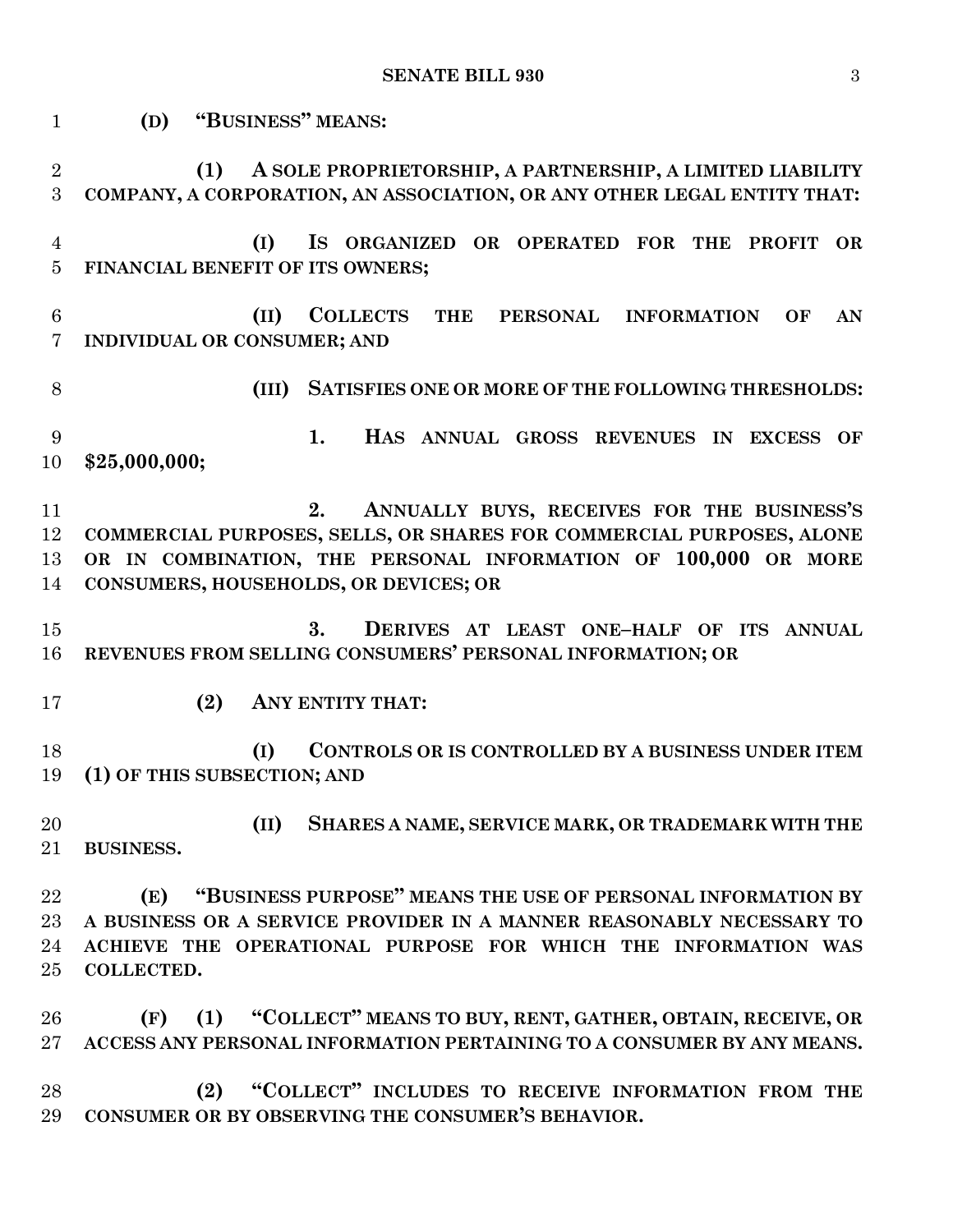**SENATE BILL 930**

 **(4) MAKES NO ATTEMPT TO RE–IDENTIFY THE INFORMATION. (2) IN THE CASE OF AN ONLINE SERVICE OR APPLICATION: (I) THE SERVICE OR APPLICATION PLATFORM PAGE OR DOWNLOAD PAGE;**

**(G) "CONSUMER" MEANS AN INDIVIDUAL WHO RESIDES IN THE STATE.**

 **(H) "DE–IDENTIFIED" MEANS, WITH RESPECT TO INFORMATION, PROCESSED SO THAT THE INFORMATION CANNOT REASONABLY IDENTIFY, RELATE TO, DESCRIBE, BE CAPABLE OF BEING ASSOCIATED WITH, OR BE LINKED TO A PARTICULAR CONSUMER, IF A BUSINESS THAT USES DE–IDENTIFIED INFORMATION:**

- **(1) HAS IMPLEMENTED TECHNICAL SAFEGUARDS THAT PROHIBIT RE–IDENTIFICATION OF THE CONSUMER TO WHOM THE INFORMATION MAY PERTAIN;**
- **(2) HAS IMPLEMENTED BUSINESS PROCESSES THAT SPECIFICALLY PROHIBIT RE–IDENTIFICATION OF THE INFORMATION;**
- **(3) HAS IMPLEMENTED BUSINESS PROCESSES TO PREVENT INADVERTENT RELEASE OF DE–IDENTIFIED INFORMATION; AND**
- 

 **(I) (1) "DESIGNATED METHOD FOR SUBMITTING REQUESTS" MEANS A MAILING ADDRESS, AN E–MAIL ADDRESS, AN INTERNET WEBSITE, AN INTERNET PORTAL, A TELEPHONE NUMBER, OR ANY OTHER APPLICABLE CONTACT INFORMATION THROUGH WHICH A CONSUMER MAY SUBMIT A REQUEST OR DIRECTION UNDER THIS SUBTITLE.**

 **(2) "DESIGNATED METHOD FOR SUBMITTING REQUESTS" INCLUDES A CONSUMER–FRIENDLY MEANS OF CONTACTING A BUSINESS APPROVED BY THE ATTORNEY GENERAL UNDER § 14–4311(A)(4) OF THIS SUBTITLE.**

 **(J) "DEVICE" MEANS A PHYSICAL OBJECT THAT IS CAPABLE OF CONNECTING TO THE INTERNET OR TO ANOTHER DEVICE.**

**(K) "HOMEPAGE" MEANS:**

 **(1) THE INTRODUCTORY PAGE OF AN INTERNET WEBSITE AND ANY INTERNET WEBPAGE WHERE PERSONAL INFORMATION IS COLLECTED; OR**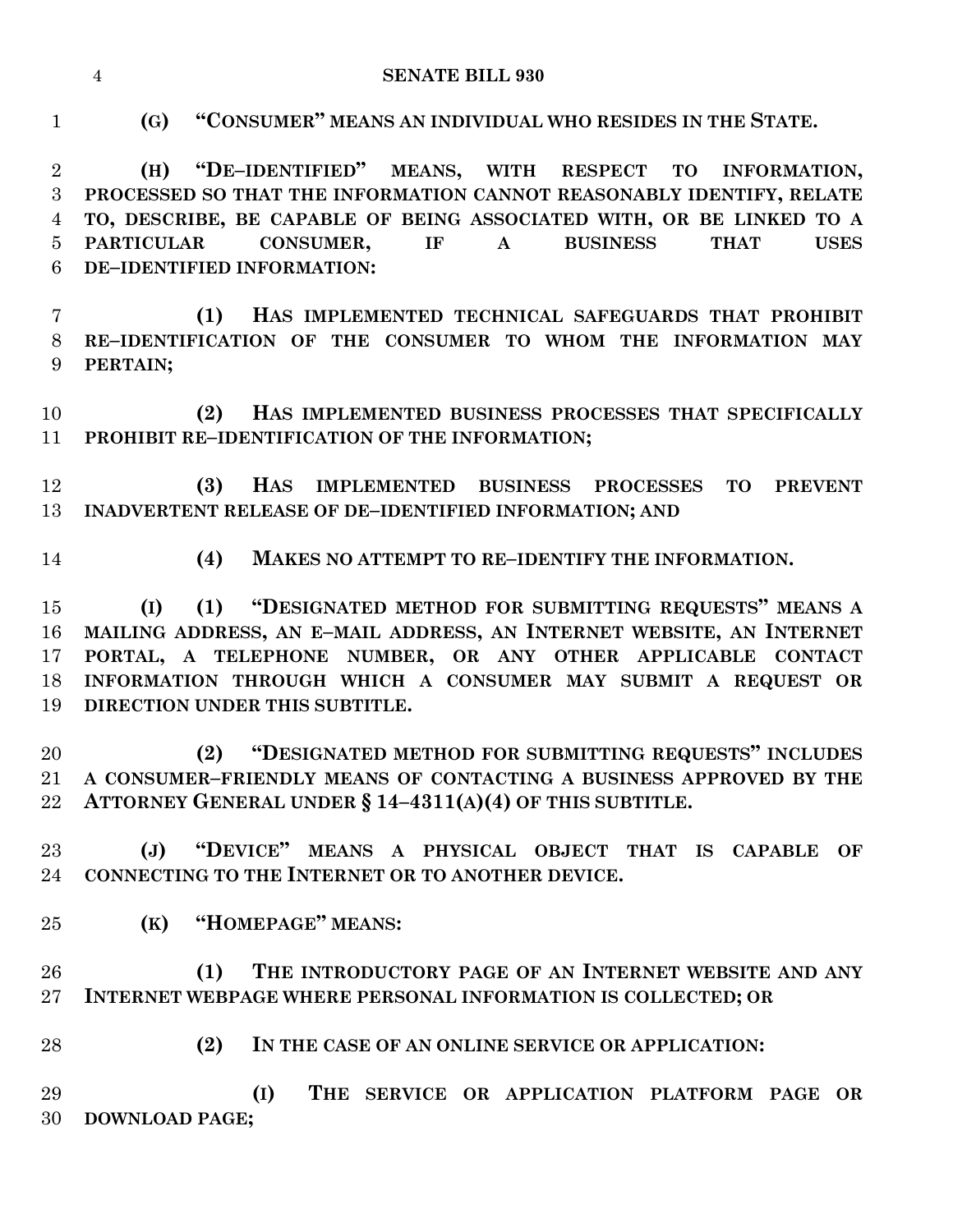**(II) A LINK WITHIN THE SERVICE OR APPLICATION, SUCH AS FROM THE SERVICE OR APPLICATION CONFIGURATION, "ABOUT", "INFORMATION", OR SETTINGS PAGE; OR**

 **(III) ANY OTHER LOCATION THAT ALLOWS A CONSUMER TO REVIEW THE NOTICE REQUIRED BY § 14–4302(A) OF THIS SUBTITLE, WHETHER BEFORE OR AFTER DOWNLOADING THE APPLICATION OR SERVICE.**

 **(L) "INFER" MEANS TO DERIVE INFORMATION, DATA, ASSUMPTIONS, OR CONCLUSIONS FROM FACTS, EVIDENCE, OR ANOTHER SOURCE OF INFORMATION OR DATA.**

 **(M) (1) "PERSONAL INFORMATION" MEANS INFORMATION THAT IDENTIFIES, RELATES TO, DESCRIBES, IS REASONABLY CAPABLE OF BEING ASSOCIATED WITH, OR COULD REASONABLY BE LINKED, DIRECTLY OR INDIRECTLY, WITH A PARTICULAR CONSUMER OR THE CONSUMER'S DEVICE.**

**(2) "PERSONAL INFORMATION" DOES NOT INCLUDE:**

 **(I) PUBLICLY AVAILABLE INFORMATION THAT IS LAWFULLY MADE AVAILABLE FROM FEDERAL, STATE, OR LOCAL GOVERNMENT RECORDS;**

**(II) DE–IDENTIFIED CONSUMER INFORMATION; OR**

**(III) AGGREGATE CONSUMER INFORMATION.**

 **(N) "PROBABILISTIC IDENTIFIER" MEANS THE IDENTIFICATION OF A CONSUMER OR A DEVICE TO A DEGREE OF CERTAINTY OF MORE PROBABLE THAN NOT BASED ON CATEGORIES OF PERSONAL INFORMATION INCLUDED IN, OR SIMILAR TO, THE CATEGORIES LISTED UNDER SUBSECTION (M) OF THIS SECTION.**

 **(O) "PROCESSING" MEANS AN OPERATION OR A SET OF OPERATIONS THAT IS PERFORMED ON PERSONAL INFORMATION OR ON SETS OF PERSONAL INFORMATION, WHETHER OR NOT BY AUTOMATED MEANS.**

 **(P) "PSEUDONYMIZE" MEANS THE PROCESSING OF PERSONAL INFORMATION IN A MANNER THAT RENDERS THE PERSONAL INFORMATION NO LONGER ATTRIBUTABLE TO A SPECIFIC CONSUMER WITHOUT THE USE OF ADDITIONAL INFORMATION, IF THE ADDITIONAL INFORMATION IS KEPT SEPARATELY AND IS SUBJECT TO TECHNICAL AND ADMINISTRATIVE SAFEGUARDS TO ENSURE THAT THE PERSONAL INFORMATION IS NOT ATTRIBUTED TO AN IDENTIFIED OR IDENTIFIABLE CONSUMER.**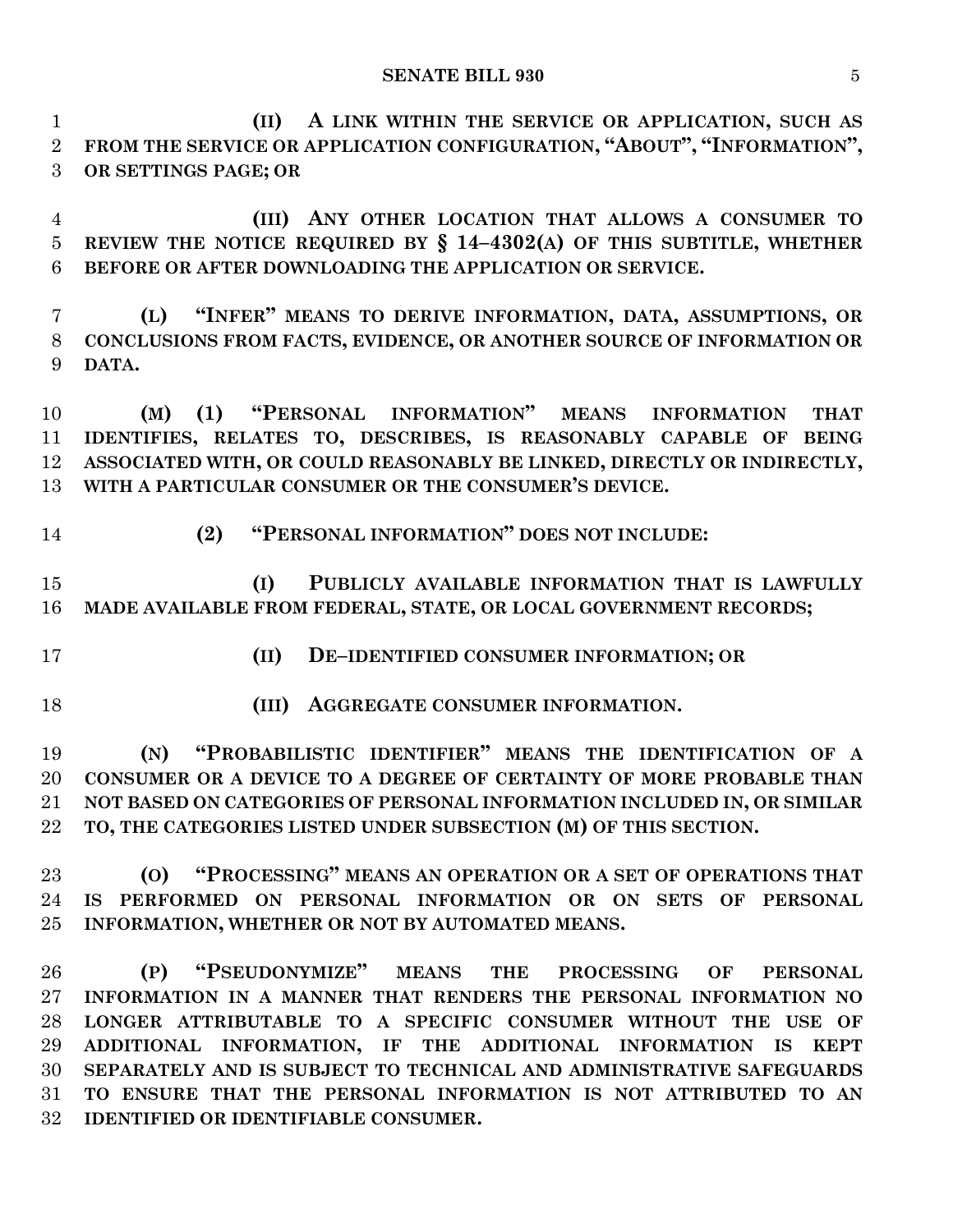**(Q) "RESEARCH" MEANS SCIENTIFIC, SYSTEMATIC STUDY AND OBSERVATION, INCLUDING BASIC RESEARCH OR APPLIED RESEARCH THAT IS IN THE PUBLIC INTEREST AND THAT ADHERES TO APPLICABLE ETHICS AND PRIVACY LAWS OR STUDIES CONDUCTED IN THE PUBLIC INTEREST IN THE AREA OF PUBLIC HEALTH.**

 **(R) "SERVICE" MEANS WORK, LABOR, AND SERVICES, INCLUDING SERVICES FURNISHED IN CONNECTION WITH THE SALE OR REPAIR OF GOODS.**

 **(S) "SERVICE PROVIDER" MEANS A PERSON THAT PROCESSES INFORMATION ON BEHALF OF A BUSINESS AND TO WHICH THE BUSINESS DISCLOSES A CONSUMER'S PERSONAL INFORMATION FOR A BUSINESS PURPOSE IN ACCORDANCE WITH A WRITTEN CONTRACT IF THE CONTRACT PROHIBITS THE ENTITY RECEIVING THE INFORMATION FROM RETAINING, USING, OR DISCLOSING THE PERSONAL INFORMATION FOR ANY PURPOSE OTHER THAN FOR THE SPECIFIC PURPOSE OF PERFORMING THE SERVICES SPECIFIED IN THE CONTRACT FOR THE BUSINESS, OR AS OTHERWISE ALLOWED BY THIS SUBTITLE.**

 **(T) "THIRD PARTY" MEANS A PERSON THAT IS NOT THE BUSINESS THAT COLLECTS PERSONAL INFORMATION FROM CONSUMERS UNDER THIS SUBTITLE OR A SERVICE PROVIDER OF THAT BUSINESS.**

 **(U) (1) "THIRD–PARTY DISCLOSURE" MEANS A TRANSFER OF A CONSUMER'S PERSONAL INFORMATION BY THE BUSINESS TO A THIRD PARTY, INCLUDING SELLING, RENTING, RELEASING, DISSEMINATING, MAKING AVAILABLE, TRANSFERRING, OR OTHERWISE COMMUNICATING ORALLY, IN WRITING, OR BY ELECTRONIC OR OTHER MEANS.**

**(2) "THIRD–PARTY DISCLOSURE" DOES NOT INCLUDE:**

 **(I) A DISCLOSURE BY A BUSINESS OF PERSONAL INFORMATION OF A CONSUMER TO A SERVICE PROVIDER THAT IS NECESSARY TO THE PERFORMANCE OF A BUSINESS PURPOSE INCLUDED IN A NOTICE UNDER § 14–4302 OF THIS SUBTITLE;**

 **(II) IDENTIFICATION BY A BUSINESS OF A CONSUMER WHO HAS OPTED OUT OF THE SALE OF THE CONSUMER'S PERSONAL INFORMATION FOR THE PURPOSE OF ALERTING THIRD PARTIES THAT THE CONSUMER HAS OPTED OUT OF THE SALE OF THE CONSUMER'S PERSONAL INFORMATION; OR**

 **(III) THE TRANSFER BY A BUSINESS TO A THIRD PARTY OF THE PERSONAL INFORMATION OF A CONSUMER AS AN ASSET THAT IS PART OF A MERGER, AN ACQUISITION, A BANKRUPTCY, OR ANY OTHER TRANSACTION IN WHICH THE THIRD PARTY ASSUMES CONTROL OF ALL OR PART OF THE BUSINESS IF THAT**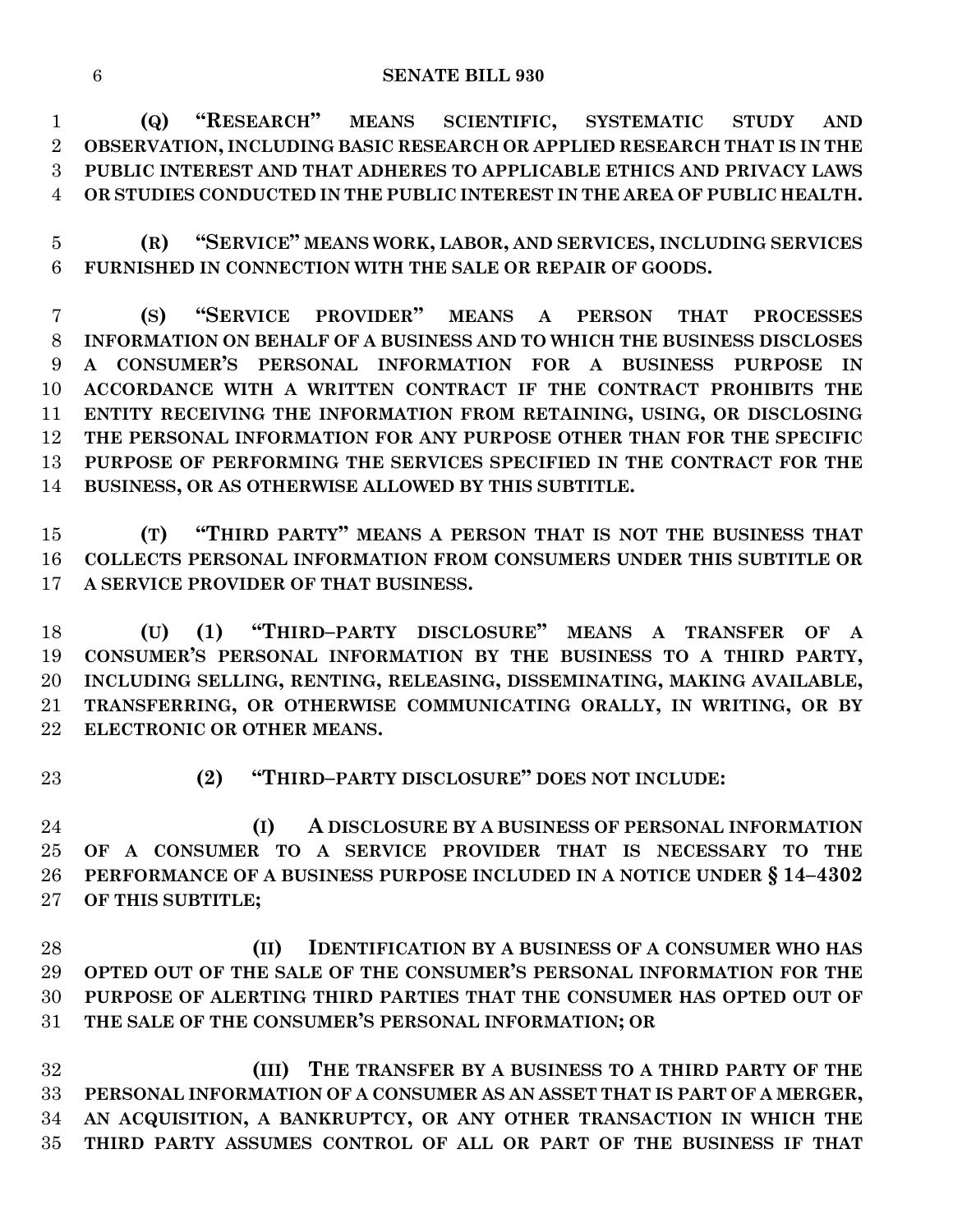#### **SENATE BILL 930** 7

 **INFORMATION IS USED OR SHARED CONSISTENTLY WITH THE NOTICE RECEIVED BY CONSUMERS UNDER § 14–4302 OF THIS SUBTITLE.**

 **(V) "UNIQUE IDENTIFIER" MEANS A PERSISTENT IDENTIFIER THAT CAN BE USED TO RECOGNIZE A CONSUMER OR A DEVICE THAT IS LINKED TO A CONSUMER OR HOUSEHOLD, OVER TIME AND ACROSS DIFFERENT TECHNOLOGIES, INCLUDING:**

- 
- **(1) A DEVICE IDENTIFIER;**
- **(2) AN INTERNET PROTOCOL ADDRESS;**

 **(3) A COOKIE, BEACON, PIXEL TAG, MOBILE AD IDENTIFIER, OR SIMILAR TECHNOLOGY;**

**(4) A CONSUMER NUMBER, UNIQUE PSEUDONYM, OR USER ALIAS; OR**

 **(5) A TELEPHONE NUMBER OR ANY OTHER FORM OF PERSISTENT OR PROBABILISTIC IDENTIFIER THAT CAN BE USED TO IDENTIFY A PARTICULAR CONSUMER OR DEVICE.**

**14–4302.**

 **(A) A BUSINESS THAT COLLECTS A CONSUMER'S PERSONAL INFORMATION SHALL, AT OR BEFORE THE POINT OF COLLECTION, CLEARLY AND CONSPICUOUSLY NOTIFY A CONSUMER OF:**

 **(1) THE CATEGORIES OF PERSONAL INFORMATION THE BUSINESS WILL COLLECT ABOUT THAT CONSUMER;**

 **(2) THE BUSINESS PURPOSES FOR WHICH THE CATEGORIES OF PERSONAL INFORMATION MAY BE USED;**

 **(3) THE CATEGORIES OF THIRD PARTIES TO WHICH THE BUSINESS DISCLOSES PERSONAL INFORMATION;**

- **(4) THE BUSINESS PURPOSES FOR THIRD–PARTY DISCLOSURE; AND**
- **(5) THE CONSUMER'S RIGHT TO REQUEST:**

 **(I) A COPY OF THE CONSUMER'S PERSONAL INFORMATION UNDER § 14–4303 OF THIS SUBTITLE;**

- 
- **(II) DELETION OF THE CONSUMER'S PERSONAL INFORMATION**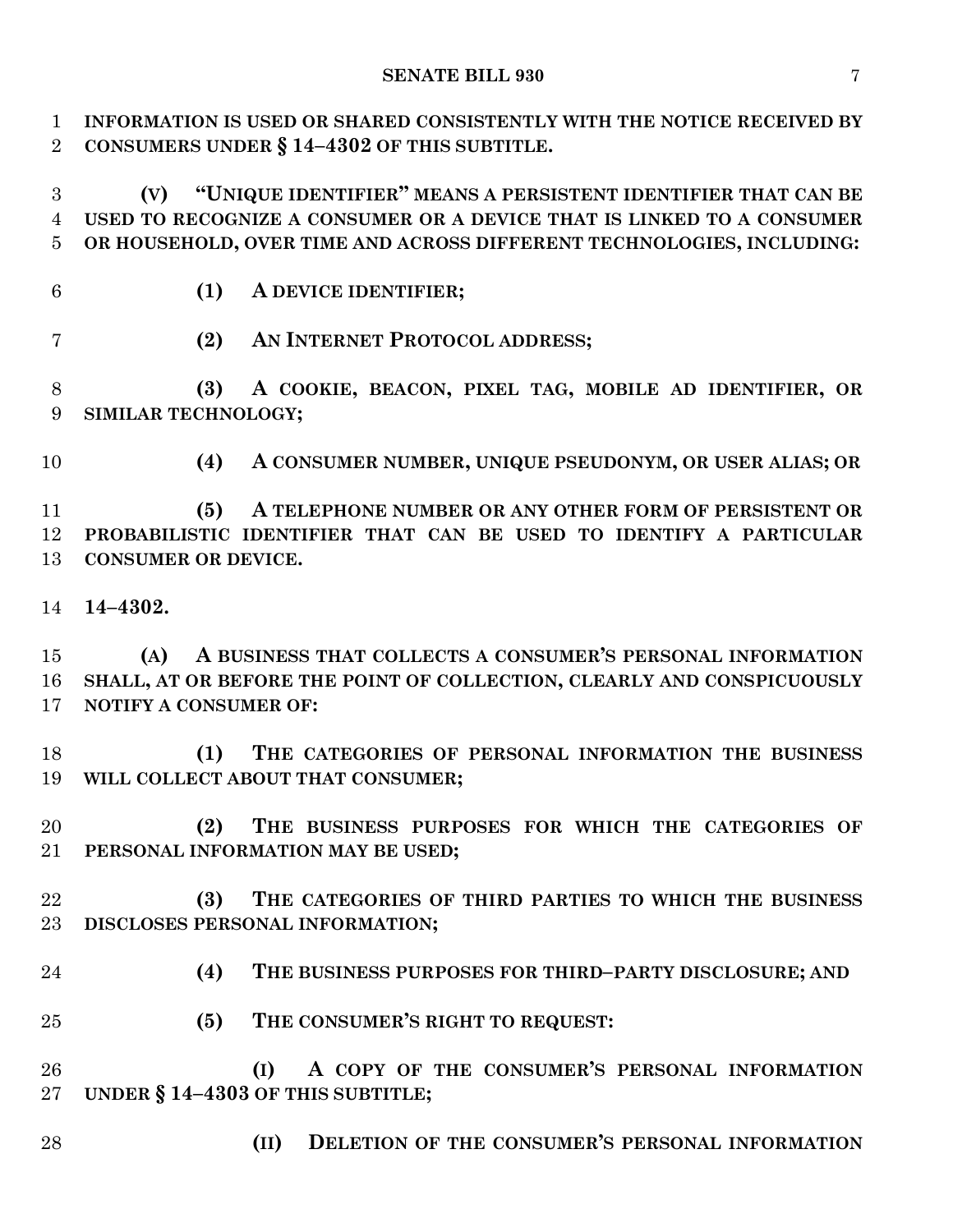**SENATE BILL 930**

**UNDER § 14–4305 OF THIS SUBTITLE; AND**

 **(III) TO OPT OUT OF THIRD–PARTY DISCLOSURE UNDER § 14–4306 OF THIS SUBTITLE.**

 **(B) A BUSINESS MAY NOT COLLECT ADDITIONAL CATEGORIES OF PERSONAL INFORMATION OR USE PERSONAL INFORMATION COLLECTED FOR ADDITIONAL PURPOSES WITHOUT FIRST PROVIDING THE CONSUMER WITH NOTICE CONSISTENT WITH THIS SECTION.**

**14–4303.**

 **(A) A CONSUMER MAY REQUEST THAT A BUSINESS THAT COLLECTS A CONSUMER'S PERSONAL INFORMATION DISCLOSE TO THAT CONSUMER:**

 **(1) THE SPECIFIC PIECES OF PERSONAL INFORMATION THE BUSINESS HAS COLLECTED ABOUT THAT CONSUMER;**

 **(2) THE SOURCES FROM WHICH THE CONSUMER'S PERSONAL INFORMATION WAS COLLECTED;**

 **(3) THE NAMES OF THIRD PARTIES TO WHICH THE BUSINESS DISCLOSED THE CONSUMER'S PERSONAL INFORMATION; AND**

**(4) THE BUSINESS PURPOSES FOR THIRD–PARTY DISCLOSURE.**

 **(B) A BUSINESS SHALL PROVIDE THE INFORMATION SPECIFIED IN SUBSECTION (A) OF THIS SECTION TO A CONSUMER ONLY ON RECEIPT OF A VERIFIABLE CONSUMER REQUEST.**

 **(C) (1) SUBJECT TO PARAGRAPH (2) OF THIS SUBSECTION, AFTER RECEIVING A VERIFIABLE CONSUMER REQUEST, A BUSINESS SHALL PROMPTLY TAKE STEPS TO PROVIDE, FREE OF CHARGE TO THE CONSUMER, THE PERSONAL INFORMATION REQUIRED BY THIS SECTION.**

**(2) THE INFORMATION MAY BE PROVIDED BY:**

- 
- **(I) UNITED STATES MAIL; OR**

 **(II) ELECTRONIC DELIVERY THAT IS PORTABLE AND, TO THE EXTENT TECHNICALLY FEASIBLE, IN A READILY USEABLE FORMAT THAT ALLOWS THE CONSUMER TO TRANSMIT THIS INFORMATION TO ANOTHER ENTITY WITHOUT HINDRANCE.**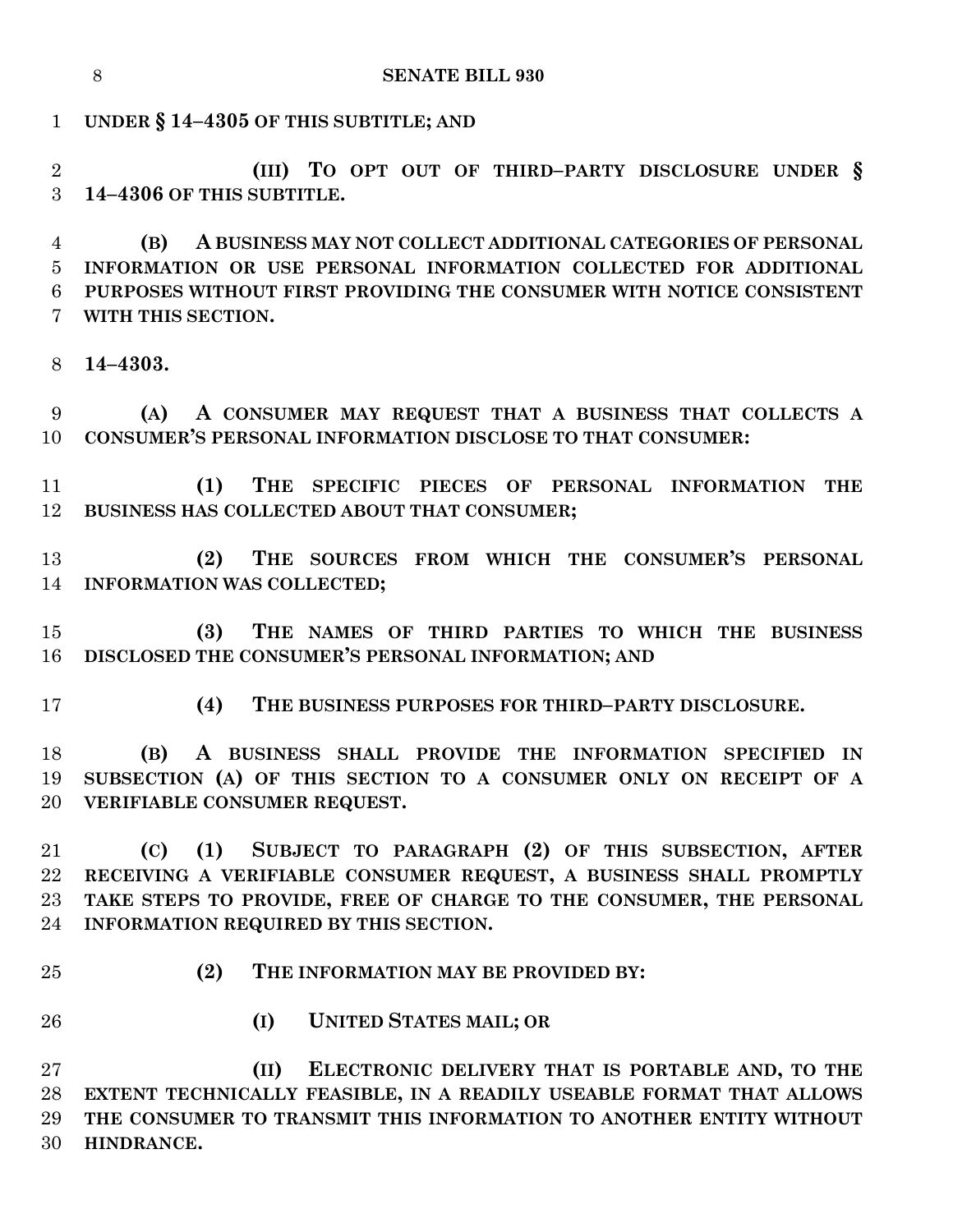**(D) A BUSINESS MAY PROVIDE PERSONAL INFORMATION TO A CONSUMER AT ANY TIME, NOTWITHSTANDING § 14–4304 OF THIS SUBTITLE, BUT IS NOT REQUIRED TO PROVIDE PERSONAL INFORMATION TO THE SAME CONSUMER MORE THAN ONCE IN A 6–MONTH PERIOD.**

 **(E) IF VERIFIED REQUESTS FROM A CONSUMER ARE EXCESSIVE, BECAUSE OF THEIR REPETITIVE CHARACTER, A BUSINESS MAY:**

 **(1) CHARGE A REASONABLE FEE, TAKING INTO ACCOUNT THE ADMINISTRATIVE COSTS OF PROVIDING THE INFORMATION OR COMMUNICATION OR TAKING THE ACTION REQUESTED; OR** 

 **(2) REFUSE TO ACT ON THE REQUEST AND NOTIFY THE CONSUMER OF THE REASON FOR REFUSING THE REQUEST.**

 **(F) A BUSINESS MAY NOT REQUIRE A CONSUMER TO CREATE AN ACCOUNT WITH THE BUSINESS IN ORDER TO MAKE A VERIFIABLE CONSUMER REQUEST.**

**(G) A BUSINESS MAY NOT:**

 **(1) RETAIN PERSONAL INFORMATION ABOUT A CONSUMER COLLECTED FROM A SINGLE ONE–TIME TRANSACTION, UNLESS THE BUSINESS REGULARLY RETAINS PERSONAL INFORMATION OF THAT TYPE IN THE ORDINARY COURSE OF BUSINESS;**

 **(2) RE–IDENTIFY OR LINK ANY DATA THAT IN THE ORDINARY COURSE OF BUSINESS IS NOT MAINTAINED IN A MANNER THAT WOULD BE CONSIDERED PERSONAL INFORMATION; OR**

 **(3) DISCLOSE PERSONAL INFORMATION IF THE DISCLOSURE WOULD ADVERSELY AFFECT THE LEGAL RIGHTS OF OTHER CONSUMERS.**

**14–4304.**

 **(A) (1) SUBJECT TO PARAGRAPH (2) OF THIS SUBSECTION, A BUSINESS SHALL, IN A FORM THAT IS REASONABLY ACCESSIBLE TO CONSUMERS, MAKE AVAILABLE TO CONSUMERS TWO OR MORE DESIGNATED METHODS FOR SUBMITTING CONSUMER VERIFIED REQUESTS.**

 **(2) (I) IF A BUSINESS MAINTAINS AN INTERNET WEBSITE IN CONNECTION WITH THE BUSINESS, THE BUSINESS SHALL MAINTAIN A WEBSITE PAGE THAT MEETS THE REQUIREMENT UNDER PARAGRAPH (1) OF THIS SUBSECTION.**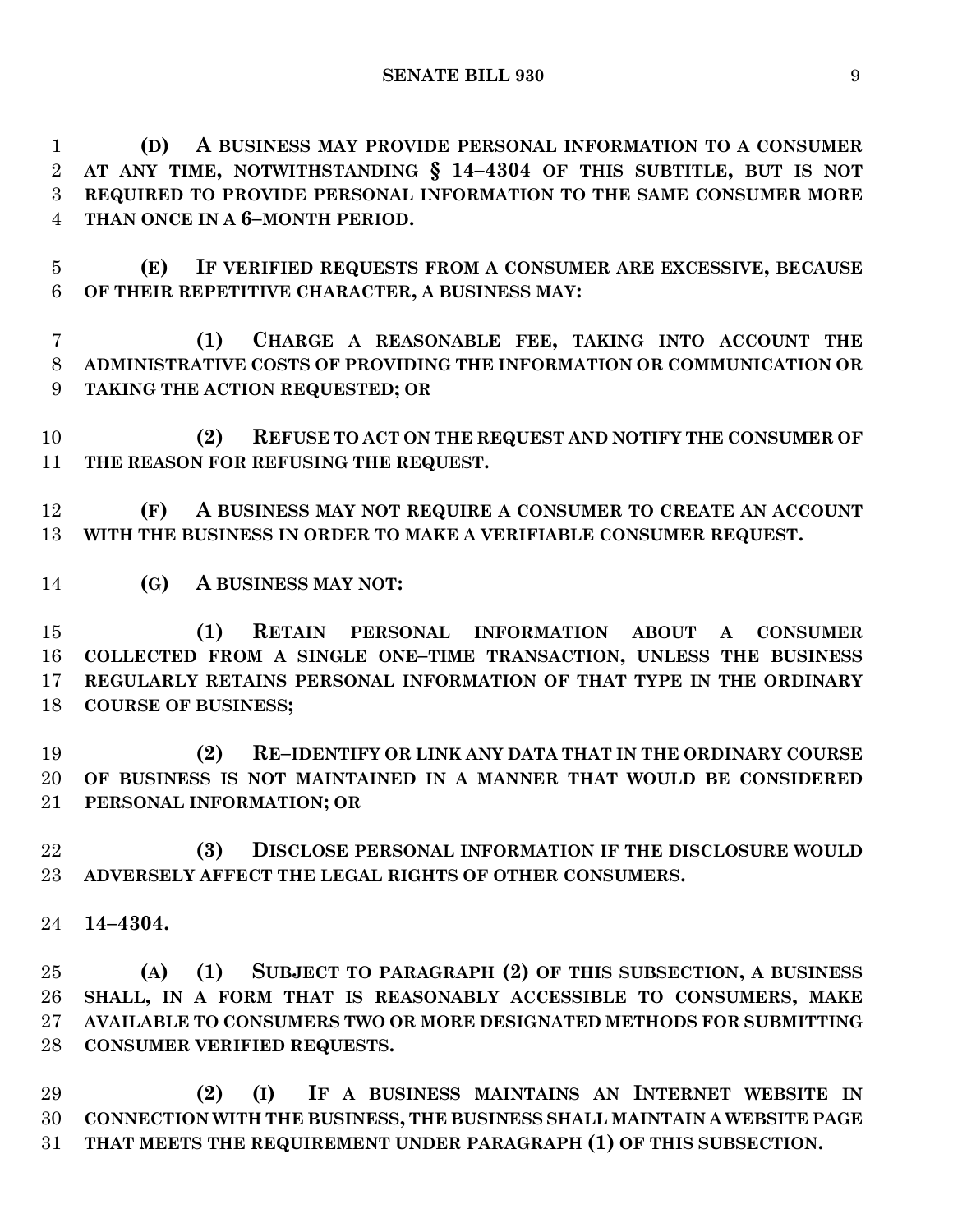**(II) A BUSINESS SHALL PROVIDE A TOLL–FREE TELEPHONE NUMBER FOR THE PURPOSE OF ACCEPTING CONSUMER VERIFIED REQUESTS UNDER THIS SUBSECTION, UNLESS THE BUSINESS MAINTAINS A DIRECT RELATIONSHIP WITH THE CONSUMER.**

 **(B) (1) A BUSINESS SHALL DELIVER TO A CONSUMER FREE OF CHARGE WITHIN 45 DAYS AFTER RECEIVING A VERIFIABLE CONSUMER REQUEST FROM THE CONSUMER THE INFORMATION REQUIRED IN § 14–4303 OF THIS SUBTITLE IN A READILY USEABLE FORMAT THAT ALLOWS THE CONSUMER TO TRANSMIT THE INFORMATION FROM ONE ENTITY TO ANOTHER ENTITY WITHOUT HINDRANCE.**

 **(2) THE TIME PERIOD TO PROVIDE THE REQUIRED INFORMATION MAY BE EXTENDED ONCE BY UP TO AN ADDITIONAL 45 DAYS WHEN REASONABLY NECESSARY, IF THE CONSUMER IS PROVIDED NOTICE OF THE EXTENSION WITHIN THE FIRST 45–DAY PERIOD.**

 **(C) A BUSINESS IS NOT REQUIRED TO PROVIDE THE INFORMATION REQUIRED BY § 14–4303 OF THIS SUBTITLE TO THE SAME CONSUMER MORE THAN TWICE IN A 12–MONTH PERIOD.**

 **(D) (1) IF A BUSINESS HAS AN ONLINE PRIVACY POLICY, THE BUSINESS SHALL INCLUDE IN THE POLICY:**

 **(I) THE CATEGORIES OF PERSONAL INFORMATION THE BUSINESS COLLECTS ABOUT CONSUMERS;**

 **(II) THE BUSINESS PURPOSES FOR WHICH THE CATEGORIES OF PERSONAL INFORMATION ARE USED;**

 **(III) THE CATEGORIES OF THIRD PARTIES TO WHICH THE BUSINESS DISCLOSES PERSONAL INFORMATION;**

- **(IV) THE BUSINESS PURPOSE FOR THIRD–PARTY DISCLOSURE; AND**
- **(V) THE CONSUMER'S RIGHT TO REQUEST:**
- **1. A COPY OF THE CONSUMER'S PERSONAL INFORMATION IN ACCORDANCE WITH § 14–4303 OF THIS SUBTITLE;**

 **2. THE DELETION OF THE CONSUMER'S PERSONAL INFORMATION IN ACCORDANCE WITH § 14–4305 OF THIS SUBTITLE; AND**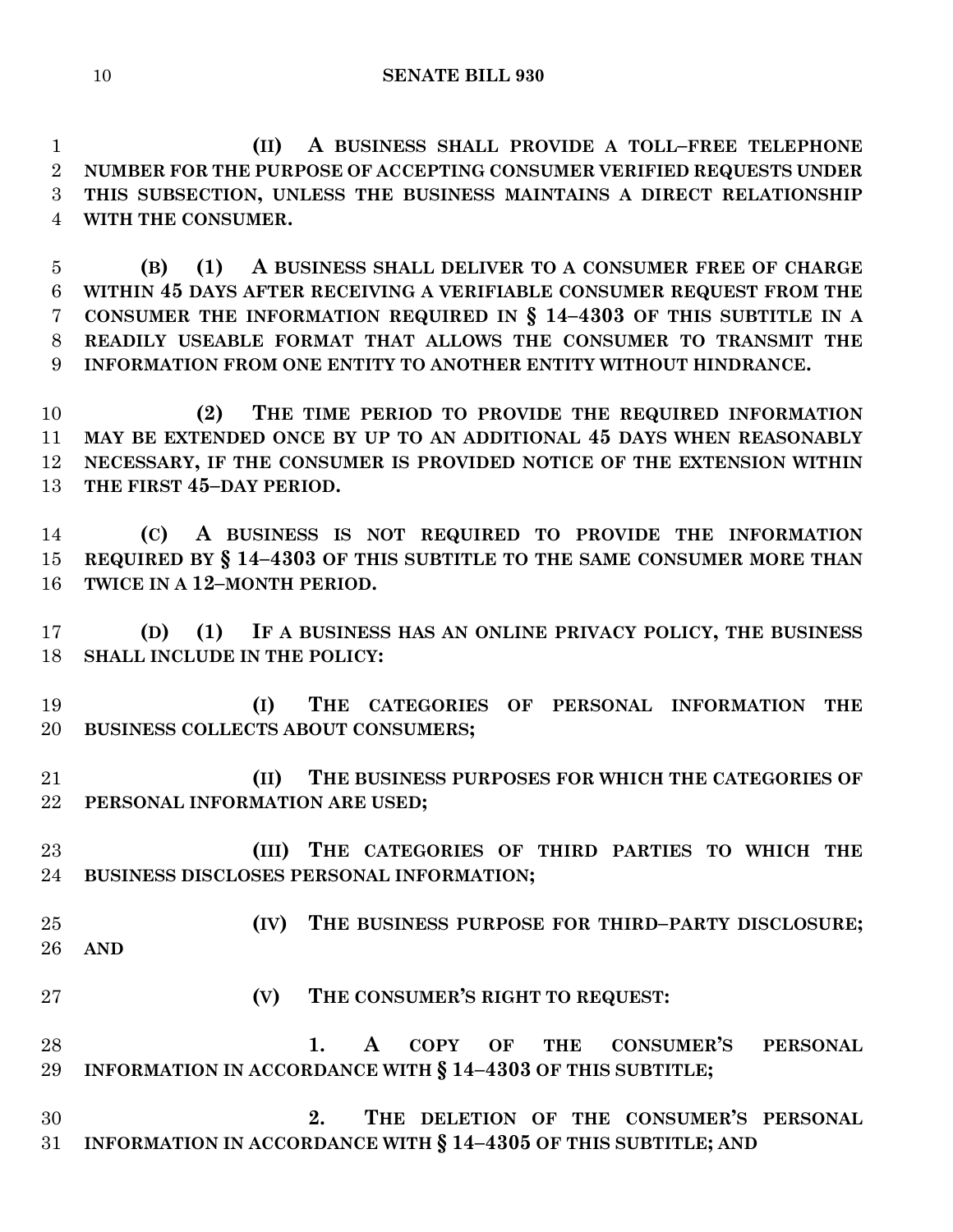**3. TO OPT OUT OF THIRD–PARTY DISCLOSURE IN ACCORDANCE WITH § 14–4306 OF THIS SUBTITLE.**

 **(2) IF A BUSINESS DOES NOT HAVE AN ONLINE PRIVACY POLICY BUT DOES HAVE A BUSINESS WEBSITE, THE BUSINESS SHALL:**

 **(I) INCLUDE THE INFORMATION REQUIRED UNDER PARAGRAPH (1) OF THIS SUBSECTION ON THE WEBSITE; AND** 

 **(II) UPDATE THE INFORMATION AT LEAST ONCE EVERY 12 MONTHS.**

 **(E) A BUSINESS SHALL ENSURE THAT AN INDIVIDUAL RESPONSIBLE FOR HANDLING CONSUMER INQUIRIES ABOUT THE BUSINESS'S PRIVACY PRACTICES OR THE BUSINESS'S COMPLIANCE WITH THIS SUBTITLE IS INFORMED OF THE REQUIREMENTS IN THIS SUBTITLE AND HOW TO DIRECT A CONSUMER TO EXERCISE THE CONSUMER'S RIGHTS UNDER THIS SUBTITLE.**

 **(F) A BUSINESS MAY USE PERSONAL INFORMATION COLLECTED FROM A CONSUMER IN CONNECTION WITH THE BUSINESS'S VERIFICATION OF THE CONSUMER'S REQUEST ONLY FOR THE PURPOSES OF VERIFICATION.**

**14–4305.**

 **(A) A CONSUMER MAY REQUEST THAT A BUSINESS DELETE ALL PERSONAL INFORMATION ABOUT THE CONSUMER THAT THE BUSINESS HAS COLLECTED FROM THE CONSUMER.**

 **(B) A BUSINESS THAT COLLECTS PERSONAL INFORMATION ABOUT A CONSUMER SHALL DISCLOSE, IN ACCORDANCE WITH § 14–4302 OF THIS SUBTITLE, THE CONSUMER'S RIGHT TO REQUEST THE DELETION OF THE CONSUMER'S PERSONAL INFORMATION.**

 **(C) A BUSINESS THAT RECEIVES A VERIFIABLE CONSUMER REQUEST FROM A CONSUMER TO DELETE THE CONSUMER'S PERSONAL INFORMATION UNDER SUBSECTION (A) OF THIS SECTION SHALL DELETE THE PERSONAL INFORMATION FROM ITS RECORDS AND DIRECT SERVICE PROVIDERS TO DELETE THE PERSONAL INFORMATION FROM THE SERVICE PROVIDERS' RECORDS.**

 **(D) A BUSINESS OR A SERVICE PROVIDER IS NOT REQUIRED TO COMPLY WITH A CONSUMER'S REQUEST TO DELETE THE CONSUMER'S PERSONAL INFORMATION IF IT IS NECESSARY FOR THE BUSINESS OR SERVICE PROVIDER TO**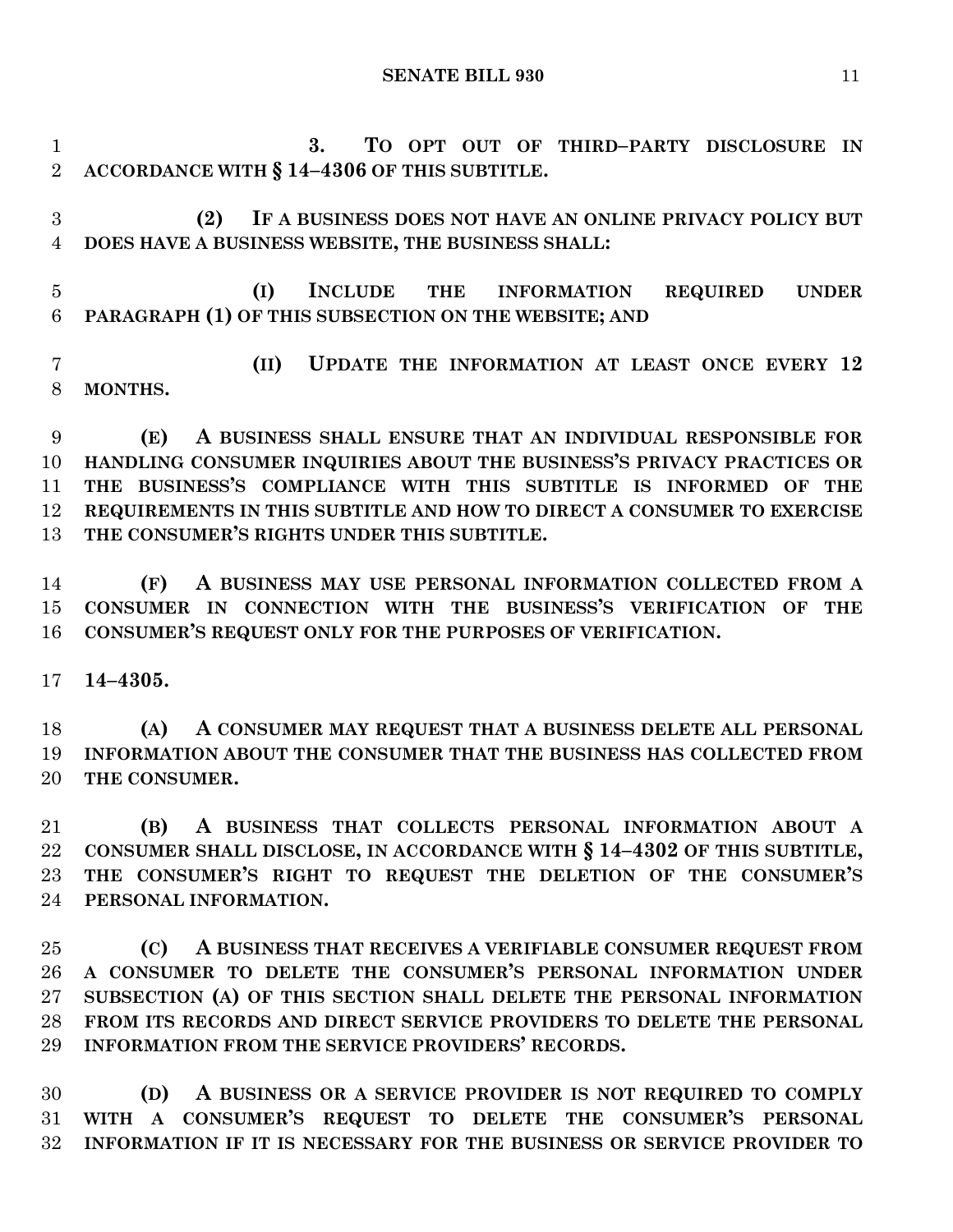**MAINTAIN THE PERSONAL INFORMATION IN ORDER TO:**

 **(1) COMPLETE THE TRANSACTION FOR WHICH THE PERSONAL INFORMATION WAS COLLECTED, PROVIDE A GOOD OR SERVICE REQUESTED BY THE CONSUMER OR REASONABLY ANTICIPATED WITHIN THE CONTEXT OF A BUSINESS'S ONGOING BUSINESS RELATIONSHIP WITH THE CONSUMER, OR OTHERWISE PERFORM A CONTRACT BETWEEN THE BUSINESS AND THE CONSUMER;**

 **(2) DETECT SECURITY INCIDENTS, PROTECT AGAINST MALICIOUS, DECEPTIVE, FRAUDULENT, OR ILLEGAL ACTIVITY, OR PROSECUTE THOSE RESPONSIBLE FOR THAT ACTIVITY;**

 **(3) IDENTIFY OR REPAIR ERRORS THAT IMPAIR EXISTING INTENDED FUNCTIONALITY;**

 **(4) EXERCISE FREE SPEECH, ENSURE THE RIGHT OF ANOTHER CONSUMER TO EXERCISE THE RIGHT OF FREE SPEECH, OR EXERCISE ANOTHER RIGHT PROVIDED FOR BY LAW;**

 **(5) ENGAGE IN PUBLIC OR PEER–REVIEWED SCIENTIFIC, HISTORICAL, OR STATISTICAL RESEARCH IN THE PUBLIC INTEREST THAT ADHERES TO OTHER APPLICABLE ETHICS AND PRIVACY LAWS, WHEN THE BUSINESSES' DELETION OF THE INFORMATION IS LIKELY TO RENDER IMPOSSIBLE OR TO SERIOUSLY IMPAIR THE ACHIEVEMENT OF THE RESEARCH, IF THE CONSUMER HAS PROVIDED INFORMED CONSENT; OR**

**(6) COMPLY WITH A LEGAL OBLIGATION.**

**14–4306.**

 **(A) (1) A CONSUMER MAY, AT ANY TIME, DEMAND THAT A BUSINESS NOT DISCLOSE THE CONSUMER'S PERSONAL INFORMATION TO THIRD PARTIES.**

 **(2) THIS RIGHT MAY BE REFERRED TO AS THE "RIGHT TO OPT OUT OF THIRD–PARTY DISCLOSURE".**

 **(B) NOTWITHSTANDING SUBSECTION (A) OF THIS SECTION, A BUSINESS MAY NOT DISCLOSE THE PERSONAL INFORMATION OF A CONSUMER TO A THIRD PARTY IF THE BUSINESS HAS ACTUAL KNOWLEDGE OR WILLFULLY DISREGARDS THE FACT THAT THE CONSUMER IS UNDER THE AGE OF 16 YEARS.**

 **(C) A BUSINESS THAT HAS RECEIVED DIRECTION FROM A CONSUMER NOT TO DISCLOSE THE CONSUMER'S PERSONAL INFORMATION TO THIRD PARTIES MAY**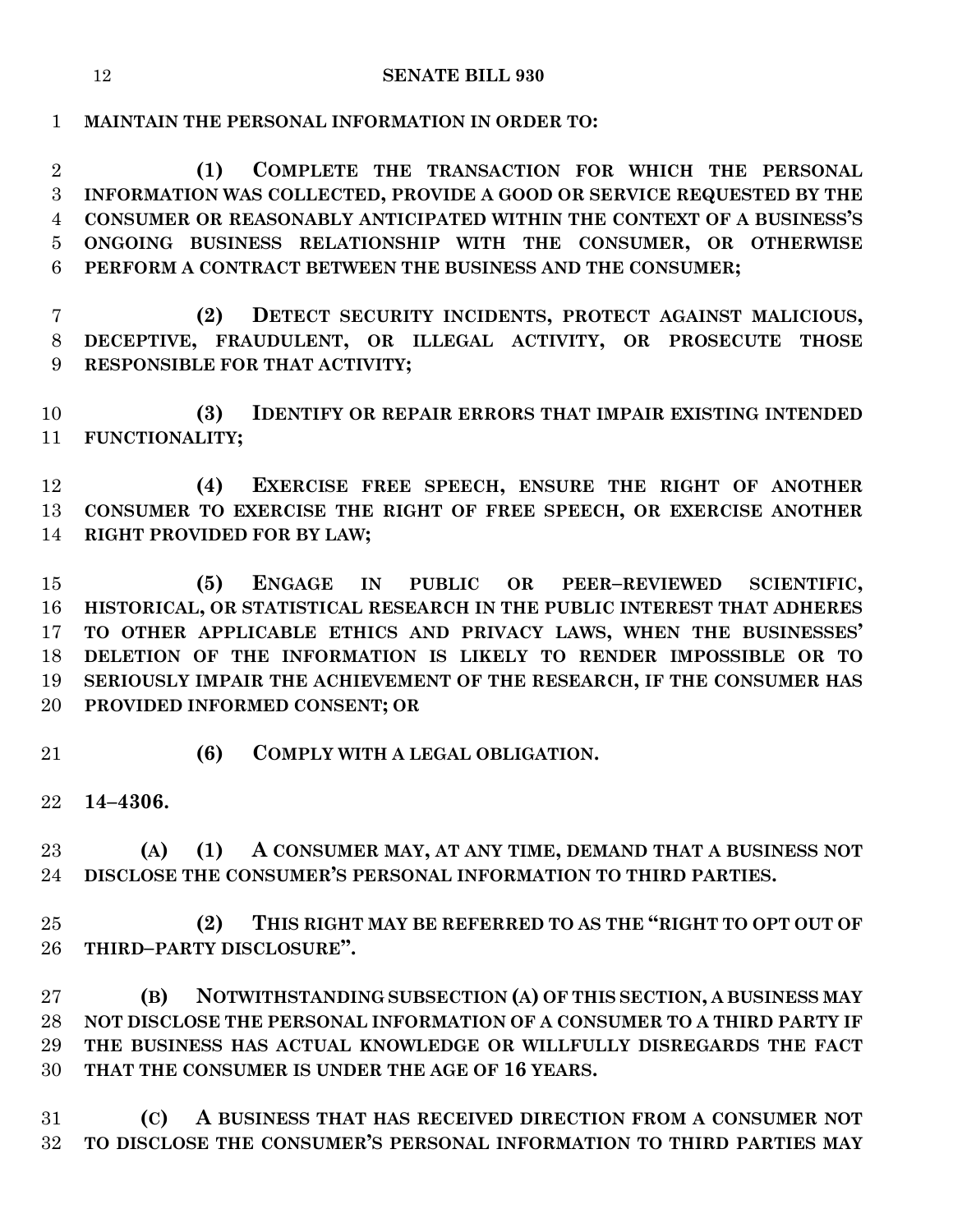**NOT:**

 **(1) DISCLOSE THE PERSONAL INFORMATION TO THIRD PARTIES UNLESS THE CONSUMER LATER PROVIDES EXPRESS AUTHORIZATION FOR THAT DISCLOSURE; OR**

 **(2) REQUEST AUTHORIZATION TO DISCLOSE THE PERSONAL INFORMATION TO THIRD PARTIES FOR AT LEAST 12 MONTHS FROM THE DATE ON WHICH THE BUSINESS RECEIVED THE DIRECTION FROM THE CONSUMER.**

 **(D) A BUSINESS SHALL PROVIDE A CLEAR AND CONSPICUOUS LINK ON THE INTERNET HOMEPAGE OF THE BUSINESS TO AN INTERNET WEBPAGE THAT ENABLES A CONSUMER OR A PERSON AUTHORIZED BY THE CONSUMER TO OPT OUT OF THE THIRD–PARTY DISCLOSURE OF THE CONSUMER'S PERSONAL INFORMATION.**

 **(E) A CONSUMER MAY AUTHORIZE ANOTHER PERSON TO OPT OUT OF THE SALE OR DISCLOSURE OF THE CONSUMER'S PERSONAL INFORMATION ON THE CONSUMER'S BEHALF, AND A BUSINESS SHALL COMPLY WITH AN OPT–OUT REQUEST RECEIVED FROM A PERSON AUTHORIZED BY THE CONSUMER TO ACT ON THE CONSUMER'S BEHALF, IN ACCORDANCE WITH REGULATIONS ADOPTED BY THE ATTORNEY GENERAL.**

 **(F) A BUSINESS MAY REQUIRE AUTHENTICATION OF A CONSUMER REQUEST RECEIVED UNDER THIS SECTION IN A MANNER THAT IS REASONABLE IN LIGHT OF THE NATURE OF THE PERSONAL INFORMATION REQUESTED.**

 **(G) A BUSINESS MAY NOT REQUIRE A CONSUMER TO CREATE AN ACCOUNT IN ORDER TO EXERCISE THE RIGHT TO OPT OUT OF THIRD–PARTY DISCLOSURE.**

**14–4307.**

 **(A) A BUSINESS MAY NOT DISCRIMINATE AGAINST A CONSUMER BASED ON THE CONSUMER'S DECISION TO EXERCISE RIGHTS UNDER THIS SUBTITLE.**

**(B) FOR PURPOSES OF THIS SECTION, DISCRIMINATION INCLUDES:**

**(1) DENYING GOODS OR SERVICES TO THE CONSUMER;**

 **(2) CHARGING DIFFERENT PRICES OR RATES FOR GOODS OR SERVICES, INCLUDING THROUGH THE USE OF DISCOUNTS OR OTHER BENEFITS OR PENALTIES;**

**(3) PROVIDING A DIFFERENT LEVEL OR QUALITY OF GOODS OR**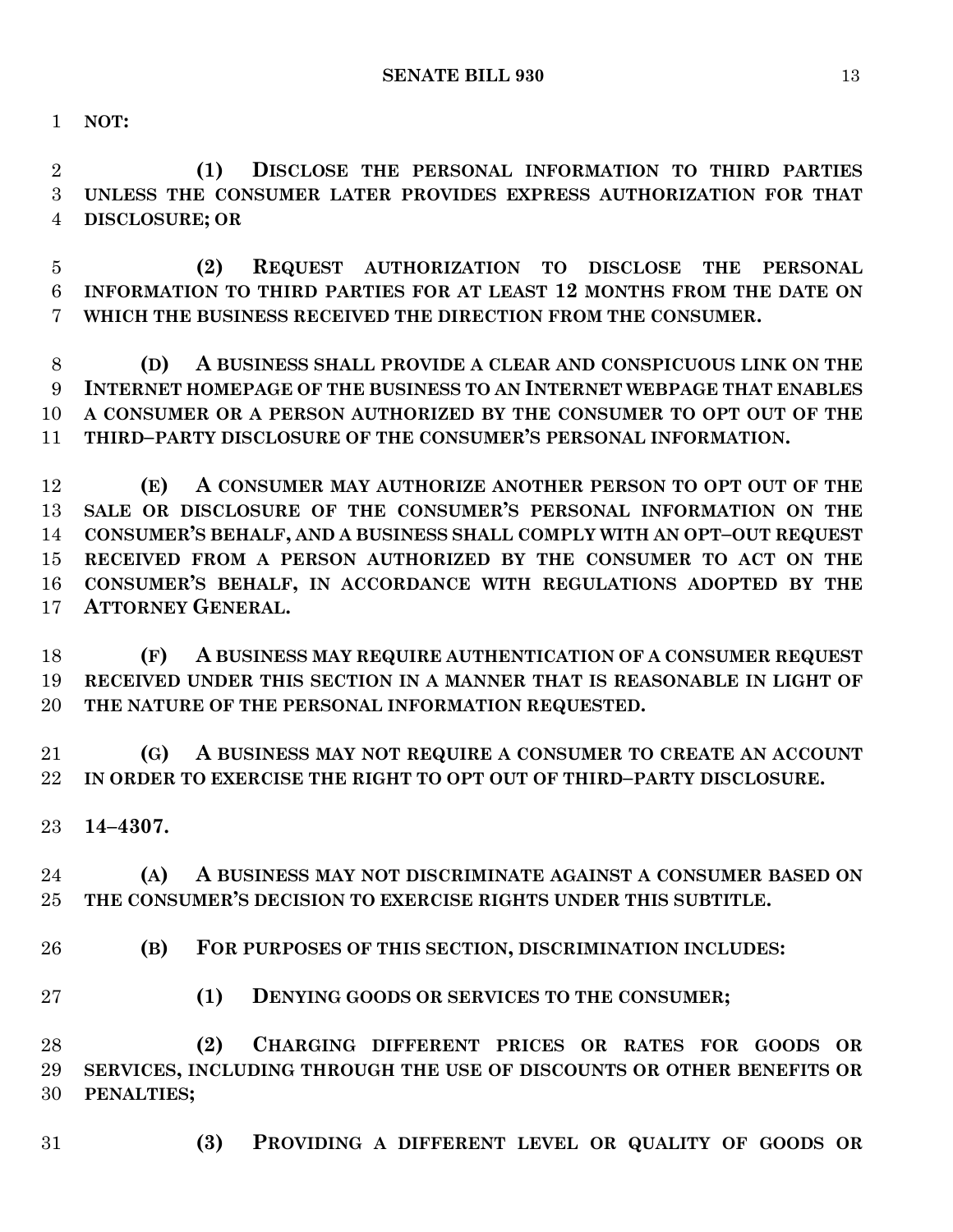**SENATE BILL 930**

**SERVICES TO THE CONSUMER; OR**

 **(4) SUGGESTING THAT THE CONSUMER WILL RECEIVE A DIFFERENT PRICE OR RATE FOR GOODS OR SERVICES OR A DIFFERENT LEVEL OR QUALITY OF GOODS OR SERVICES.**

**14–4308.**

 **(A) THE OBLIGATIONS IMPOSED BY THIS SUBTITLE MAY NOT RESTRICT THE ABILITY OF A BUSINESS OR THIRD PARTY TO:**

**(1) COMPLY WITH FEDERAL, STATE, OR LOCAL LAWS;**

 **(2) COMPLY WITH A CIVIL, CRIMINAL, OR REGULATORY INQUIRY, INVESTIGATION, SUBPOENA, OR SUMMONS BY A FEDERAL, STATE, OR LOCAL AUTHORITY;**

 **(3) COOPERATE WITH A LAW ENFORCEMENT AGENCY CONCERNING CONDUCT OR ACTIVITY THAT THE BUSINESS, SERVICE PROVIDER, OR THIRD PARTY REASONABLY AND IN GOOD FAITH BELIEVES MAY VIOLATE FEDERAL, STATE, OR LOCAL LAW;**

**(4) EXERCISE LEGAL RIGHTS OR PRIVILEGES; OR**

 **(5) ENGAGE IN NEWS–GATHERING ACTIVITIES PROTECTED BY THE FIRST AMENDMENT OF THE U.S. CONSTITUTION.**

**(B) THIS SUBTITLE DOES NOT APPLY TO:**

 **(1) A BUSINESS COLLECTING OR DISCLOSING PERSONAL INFORMATION OF THE BUSINESS'S EMPLOYEES TO THE EXTENT THAT THE BUSINESS IS COLLECTING OR DISCLOSING THE INFORMATION WITHIN THE SCOPE OF ITS ROLE AS AN EMPLOYER;**

 **(2) MEDICAL OR HEALTH INFORMATION THAT IS COLLECTED BY A COVERED ENTITY OR BUSINESS ASSOCIATE GOVERNED BY THE PRIVACY, SECURITY, AND BREACH NOTIFICATION RULES ISSUED BY THE U.S. DEPARTMENT OF HEALTH AND HUMAN SERVICES IN 45 C.F.R. PARTS 160 AND 164, ESTABLISHED IN ACCORDANCE WITH THE FEDERAL HEALTH INSURANCE PORTABILITY AND ACCOUNTABILITY ACT OF 1996 AND THE FEDERAL HEALTH INFORMATION TECHNOLOGY FOR ECONOMIC AND CLINICAL HEALTH ACT;**

- 
- **(3) A HEALTH CARE PROVIDER OR COVERED ENTITY GOVERNED BY**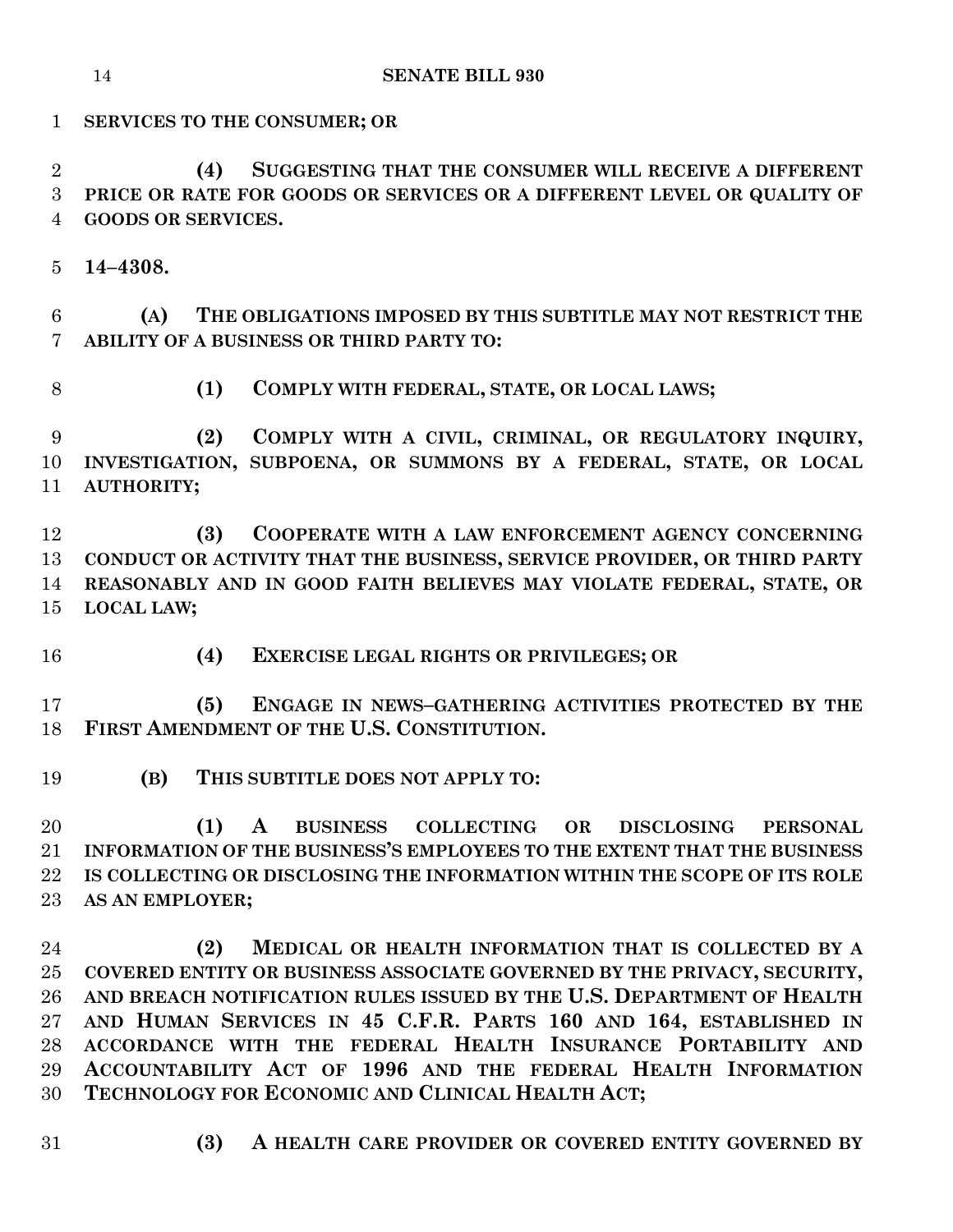**THE PRIVACY, SECURITY, AND BREACH NOTIFICATION RULES ISSUED BY THE U.S. DEPARTMENT OF HEALTH AND HUMAN SERVICES IN 45 C.F.R. PARTS 160 AND 164, ESTABLISHED IN ACCORDANCE WITH THE FEDERAL HEALTH INSURANCE PORTABILITY AND ACCOUNTABILITY ACT OF 1996, TO THE EXTENT THE PROVIDER OR COVERED ENTITY MAINTAINS PATIENT INFORMATION IN THE SAME MANNER AS MEDICAL INFORMATION OR PROTECTED HEALTH INFORMATION AS DESCRIBED IN ITEM (2) OF THIS SUBSECTION;**

 **(4) INFORMATION COLLECTED AS PART OF A CLINICAL TRIAL SUBJECT TO THE FEDERAL POLICY FOR THE PROTECTION OF HUMAN SUBJECTS, ALSO KNOWN AS THE COMMON RULE, PURSUANT TO GOOD CLINICAL PRACTICE GUIDELINES ISSUED BY THE INTERNATIONAL COUNCIL FOR HARMONISATION OR IN ACCORDANCE WITH HUMAN SUBJECT PROTECTION REQUIREMENTS OF THE U.S. FOOD AND DRUG ADMINISTRATION;**

 **(5) THE SALE OF PERSONAL INFORMATION TO OR FROM A CONSUMER REPORTING AGENCY IF THAT INFORMATION IS TO BE REPORTED IN, OR USED TO GENERATE, A "CONSUMER REPORT" AS DEFINED BY 15 U.S.C. § 1681(A) AND USE OF THAT INFORMATION IS LIMITED BY THE FEDERAL FAIR CREDIT REPORTING ACT;**

 **(6) PERSONAL INFORMATION COLLECTED, PROCESSED, SOLD, OR DISCLOSED UNDER THE FEDERAL GRAMM–LEACH–BLILEY ACT AND IMPLEMENTING REGULATIONS;**

 **(7) PERSONAL INFORMATION COLLECTED, PROCESSED, SOLD, OR DISCLOSED UNDER THE FEDERAL DRIVER'S PRIVACY PROTECTION ACT OF 1994; OR**

 **(8) EDUCATION INFORMATION COVERED BY THE FEDERAL FAMILY EDUCATIONAL RIGHTS AND PRIVACY ACT, 20 U.S.C. § 1232G AND 34 C.F.R. PART 99.**

**14–4309.**

 **RESEARCH WITH PERSONAL INFORMATION THAT MAY HAVE BEEN COLLECTED FROM A CONSUMER IN THE COURSE OF THE CONSUMER'S INTERACTIONS WITH A BUSINESS'S SERVICE OR DEVICE FOR OTHER PURPOSES SHALL BE:**

 **(1) USED SOLELY FOR RESEARCH PURPOSES THAT ARE COMPATIBLE WITH THE CONTEXT IN WHICH THE PERSONAL INFORMATION WAS COLLECTED;**

**(2) RESTRICTED FROM USE FOR ANY COMMERCIAL PURPOSE;**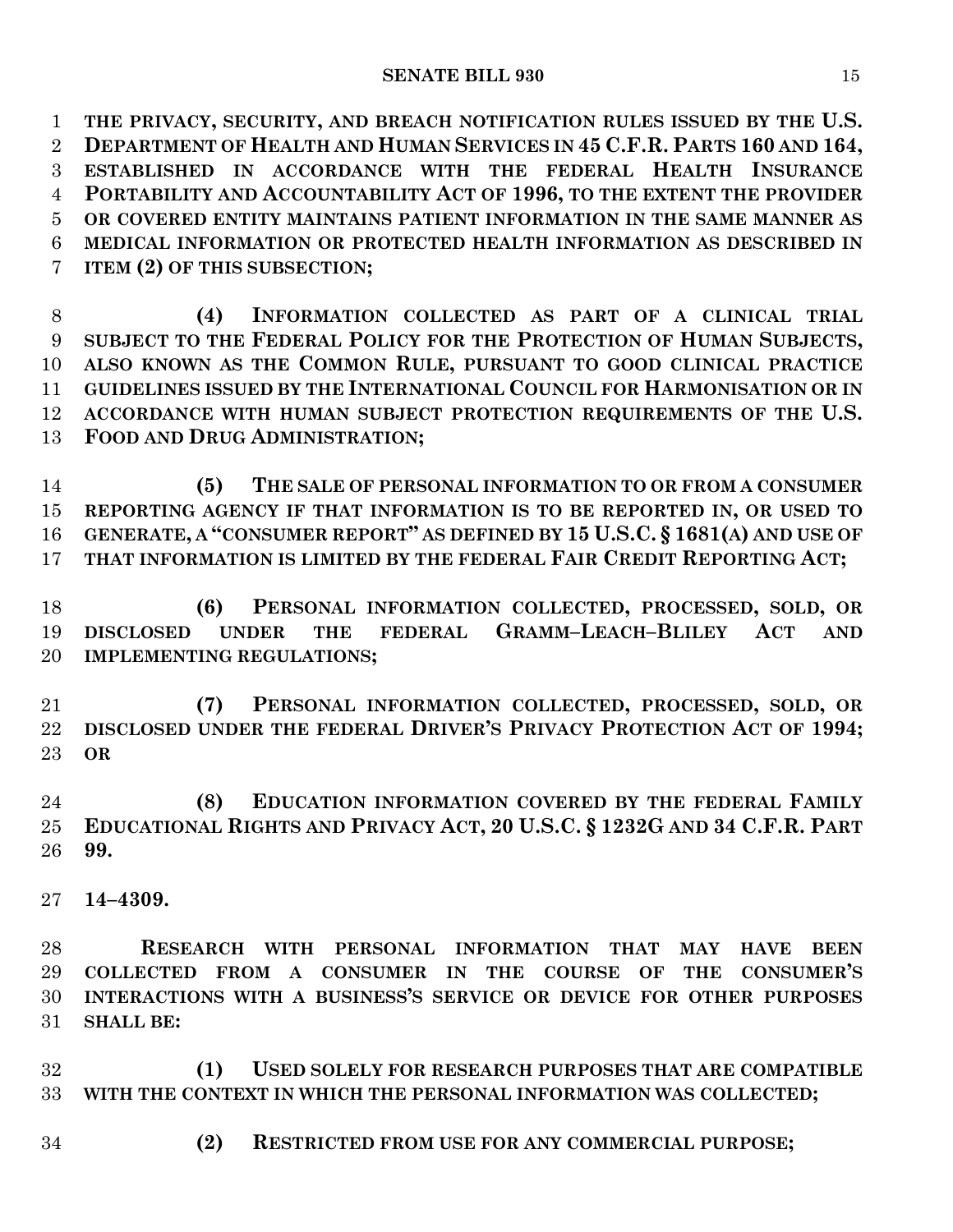**(3) SUBSEQUENTLY PSEUDONYMIZED AND DE–IDENTIFIED, OR DE–IDENTIFIED AND IN THE AGGREGATE, SO THAT THE INFORMATION CANNOT REASONABLY IDENTIFY, RELATE TO, DESCRIBE, BE CAPABLE OF BEING ASSOCIATED WITH, OR BE LINKED, DIRECTLY OR INDIRECTLY, TO A PARTICULAR CONSUMER;**

 **(4) SUBJECT TO TECHNICAL SAFEGUARDS THAT PROHIBIT RE–IDENTIFICATION OF THE CONSUMER TO WHOM THE INFORMATION MAY PERTAIN;**

 **(5) SUBJECT TO BUSINESS PROCESSES THAT SPECIFICALLY PROHIBIT RE–IDENTIFICATION OF THE INFORMATION;**

 **(6) SUBJECT TO BUSINESS PROCESSES TO PREVENT INADVERTENT RELEASE OF DE–IDENTIFIED INFORMATION;**

**(7) PROTECTED FROM ANY RE–IDENTIFICATION ATTEMPTS; AND**

 **(8) SUBJECT TO THE ADDITIONAL SECURITY CONTROLS OF THE BUSINESS THAT LIMIT ACCESS TO THE RESEARCH DATA TO ONLY THOSE INDIVIDUALS IN A BUSINESS AS ARE NECESSARY TO CARRY OUT THE RESEARCH PURPOSE.**

**14–4310.**

**(A) A VIOLATION OF THIS SUBTITLE IS:**

 **(1) AN UNFAIR, ABUSIVE, OR DECEPTIVE TRADE PRACTICE WITHIN THE MEANING OF TITLE 13 OF THIS ARTICLE; AND**

 **(2) SUBJECT TO THE ENFORCEMENT AND PENALTY PROVISIONS CONTAINED IN TITLE 13 OF THIS ARTICLE.**

 **(B) (1) A BUSINESS THAT DISCLOSES PERSONAL INFORMATION TO A SERVICE PROVIDER MAY NOT BE LIABLE UNDER THIS SUBTITLE IF:**

 **(I) THE SERVICE PROVIDER RECEIVING THE PERSONAL INFORMATION USES THE PERSONAL INFORMATION IN VIOLATION OF THE RESTRICTIONS SET FORTH IN THIS SUBTITLE; AND**

 **(II) AT THE TIME OF THE DISCLOSURE, THE BUSINESS DOES NOT HAVE ACTUAL KNOWLEDGE OR REASON TO BELIEVE THAT THE SERVICE PROVIDER INTENDS TO COMMIT A VIOLATION.**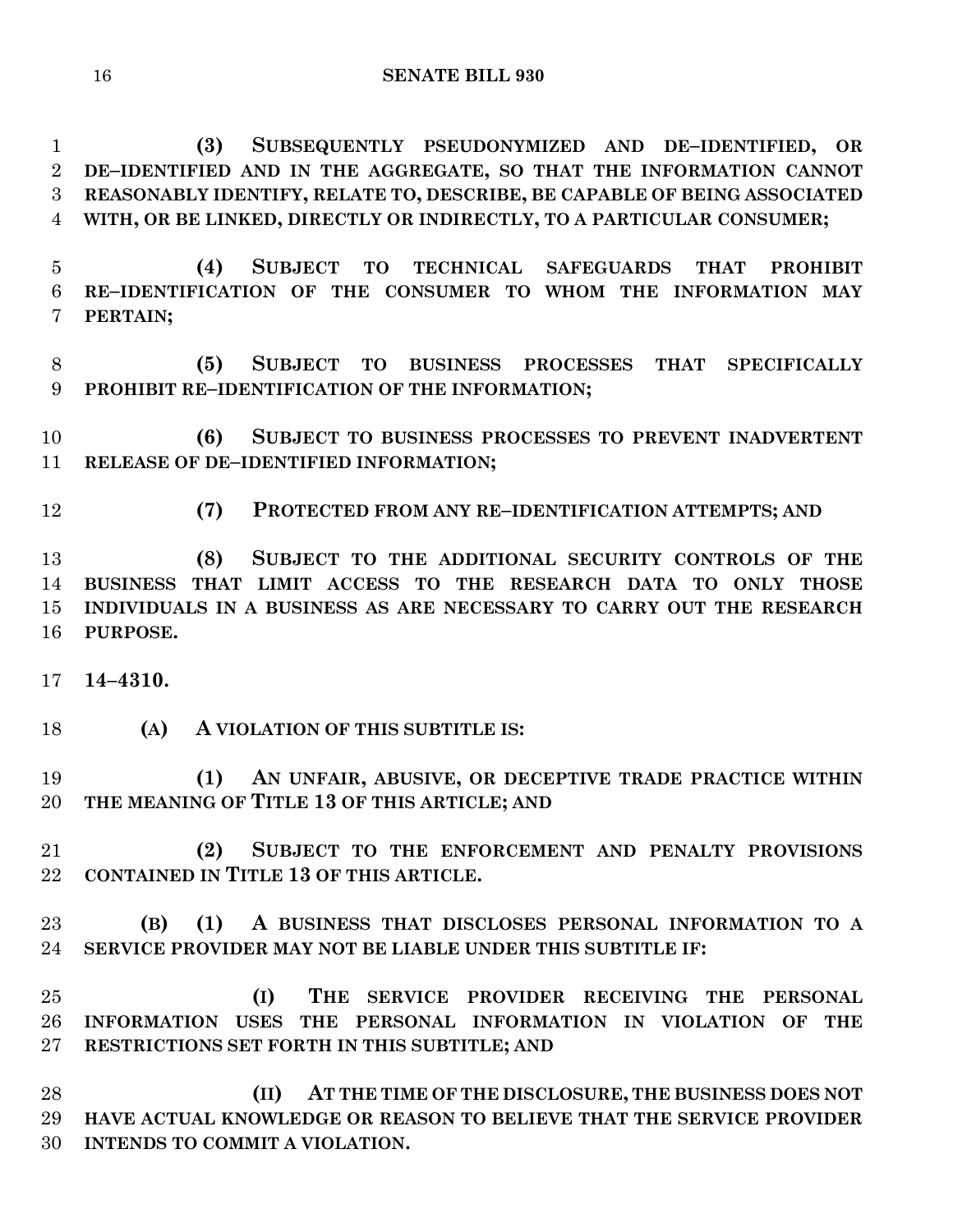**SENATE BILL 930** 17

 **(2) A SERVICE PROVIDER MAY NOT BE LIABLE UNDER THIS SUBTITLE FOR THE OBLIGATIONS OF A BUSINESS FOR WHICH IT PROVIDES SERVICES AS SET FORTH IN THIS SUBTITLE.**

**14–4311.**

 **THE OFFICE OF THE ATTORNEY GENERAL MAY ADOPT REGULATIONS NECESSARY TO CARRY OUT THIS SUBTITLE, INCLUDING REGULATIONS TO:**

 **(1) IDENTIFY CATEGORIES OF PERSONAL INFORMATION IN ADDITION TO THOSE UNDER § 14–4308(B) OF THIS SUBTITLE IN ORDER TO ADDRESS CHANGES IN TECHNOLOGY, DATA COLLECTION PRACTICES, OBSTACLES TO IMPLEMENTATION, AND PRIVACY CONCERNS;**

 **(2) UPDATE AS NEEDED THE DEFINITION OF UNIQUE IDENTIFIERS TO ADDRESS CHANGES IN TECHNOLOGY, DATA COLLECTION, OBSTACLES TO IMPLEMENTATION, AND PRIVACY CONCERNS;**

 **(3) ESTABLISH ANY EXCEPTIONS NECESSARY TO COMPLY WITH STATE OR FEDERAL LAW, INCLUDING EXCEPTIONS RELATING TO TRADE SECRETS AND INTELLECTUAL PROPERTY RIGHTS;**

**(4) ADOPT STANDARDS AND PROCEDURES:**

 **(I) TO FACILITATE AND GOVERN THE SUBMISSION OF VERIFIABLE CONSUMER REQUESTS UNDER §§ 14–4303 THROUGH 14–4306 OF THIS SUBTITLE;**

 **(II) TO GOVERN RESPONSES BY BUSINESSES AND SERVICE PROVIDERS TO VERIFIABLE CONSUMER REQUESTS UNDER §§ 14–4303 THROUGH 14–4306 OF THIS SUBTITLE; AND**

 **(III) FOR THE DEVELOPMENT AND USE OF A RECOGNIZABLE AND UNIFORM OPT–OUT LOGO OR BUTTON BY ALL BUSINESSES TO PROMOTE CONSUMER AWARENESS OF THE OPPORTUNITY TO OPT OUT OF THIRD–PARTY DISCLOSURE OF CONSUMER PERSONAL INFORMATION;**

 **(5) ADJUST THE MONETARY THRESHOLD IN § 14–4301(D)(1)(III)1 OF THIS SUBTITLE TO REFLECT ANY INCREASE IN THE UNITED STATES BUREAU OF LABOR STATISTICS' CONSUMER PRICE INDEX;**

**(6) ENSURE THAT THE NOTICES AND INFORMATION THAT**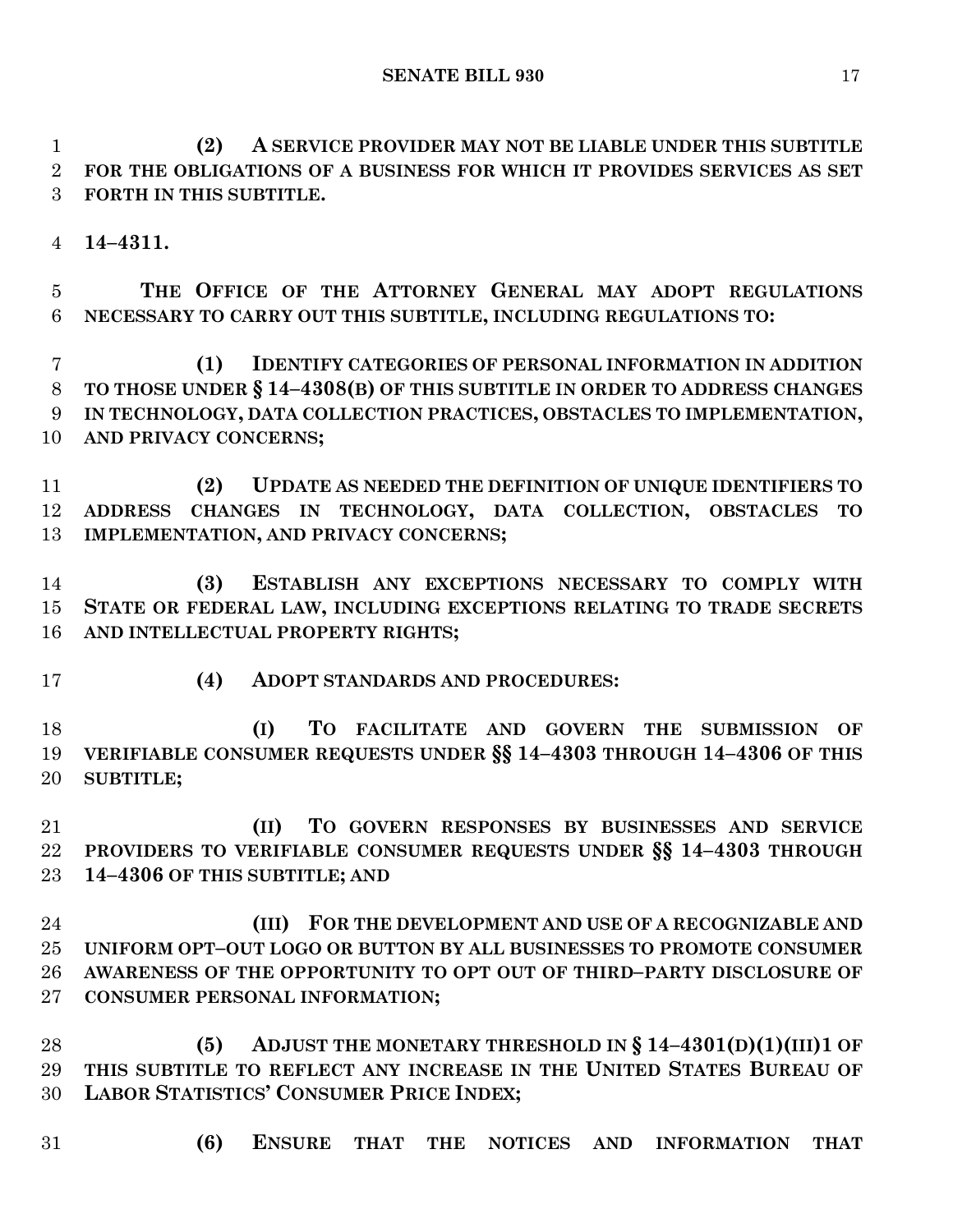**BUSINESSES ARE REQUIRED TO PROVIDE UNDER THIS SUBTITLE ARE PROVIDED IN A MANNER THAT MAY BE EASILY UNDERSTOOD BY THE AVERAGE CONSUMER, ARE ACCESSIBLE TO CONSUMERS WITH DISABILITIES, AND ARE AVAILABLE IN THE LANGUAGE PRIMARILY USED TO INTERACT WITH THE CONSUMER, INCLUDING ADOPTING REGULATIONS, PROCEDURES, AND GUIDELINES REGARDING FINANCIAL INCENTIVE OFFERINGS; AND**

 **(7) FURTHER THE PURPOSES OF §§ 14–4303 THROUGH 14–4306 OF THIS SUBTITLE, WITH THE GOAL OF MINIMIZING THE ADMINISTRATIVE BURDEN ON CONSUMERS, TAKING INTO ACCOUNT AVAILABLE TECHNOLOGY, SECURITY CONCERNS, AND THE BURDEN ON THE BUSINESS, TO GOVERN A DETERMINATION BY A BUSINESS THAT A REQUEST FOR INFORMATION RECEIVED BY A CONSUMER IS A VERIFIABLE CONSUMER REQUEST, INCLUDING TREATING A REQUEST SUBMITTED THROUGH A PASSWORD–PROTECTED ACCOUNT MAINTAINED BY THE CONSUMER WITH THE BUSINESS WHILE THE CONSUMER IS LOGGED INTO THE ACCOUNT AS A VERIFIABLE CONSUMER REQUEST AND PROVIDING A MECHANISM FOR A CONSUMER WHO DOES NOT MAINTAIN AN ACCOUNT WITH THE BUSINESS TO REQUEST INFORMATION THROUGH THE BUSINESS'S AUTHENTICATION OF THE CONSUMER'S IDENTITY.**

# **14–4312.**

 **(A) WHEREVER POSSIBLE, LAW RELATING TO CONSUMERS' PERSONAL INFORMATION SHOULD BE CONSTRUED TO HARMONIZE WITH THE PROVISIONS OF THIS SUBTITLE.**

 **(B) IN THE EVENT OF A CONFLICT BETWEEN OTHER LAWS AND THIS SUBTITLE, THE PROVISIONS OF THE LAW THAT AFFORD THE GREATEST PROTECTION FOR THE RIGHT OF PRIVACY FOR CONSUMERS SHALL CONTROL.**

**14–4313.**

 **IF A SERIES OF STEPS OR TRANSACTIONS WHERE COMPONENT PARTS OF A SINGLE TRANSACTION ARE TAKEN WITH THE INTENT OF AVOIDING THE REQUIREMENTS OF THIS SUBTITLE, A COURT SHALL DISREGARD THE INTERMEDIATE STEPS OR TRANSACTIONS FOR PURPOSES OF CARRYING OUT THIS SUBTITLE.**

**14–4314.**

 **A PROVISION OF A CONTRACT OR AN AGREEMENT OF ANY KIND THAT PURPORTS TO WAIVE OR LIMIT IN ANY WAY THE RIGHTS OF A CONSUMER UNDER THIS SUBTITLE, INCLUDING A RIGHT TO A REMEDY OR MEANS OF ENFORCEMENT,**